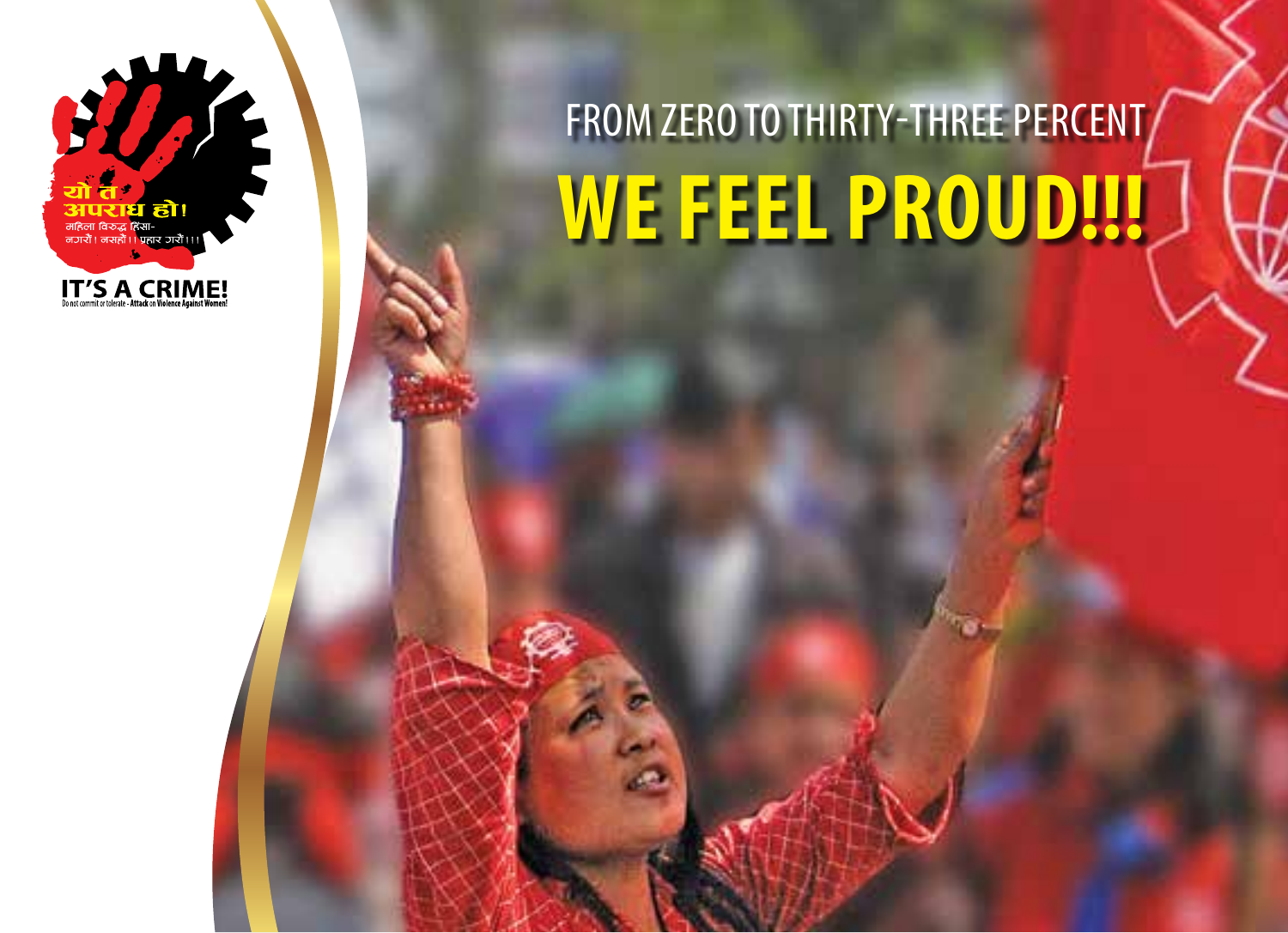# प्रथम सारिका सम्पूर्ण श्रमिक महिलाहरु एकत्तुट हो"<br>प्रथम शाब्द्रिय महिला मेला तथा प्रशिक्षण कार्य<br>अन्नान्द्र २५३फान्स्तु २७-२८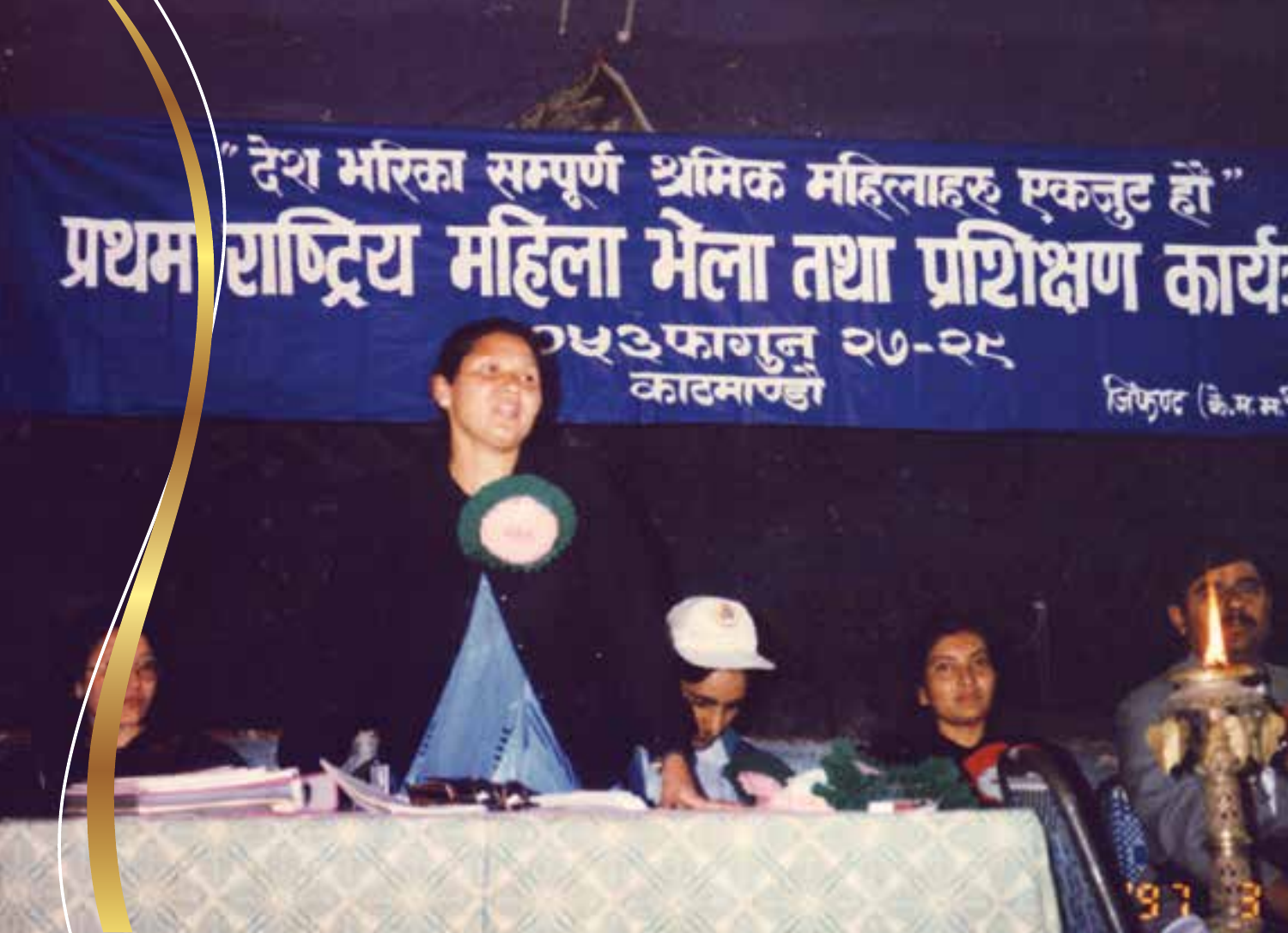### **Women can do! Let them do!!**

"Women take the lead in resolving their problems. National Women's movement provides an institutional leadership to the process. The problems faced by women workers will not be any different from those faced by others, and would be solved automatically when the common problems would be addressed." We had this belief when we established GEFONT 24 years ago. But this belief did not help us. No woman could rise to leadership structures from the establishment to the first National Congress.

 $One$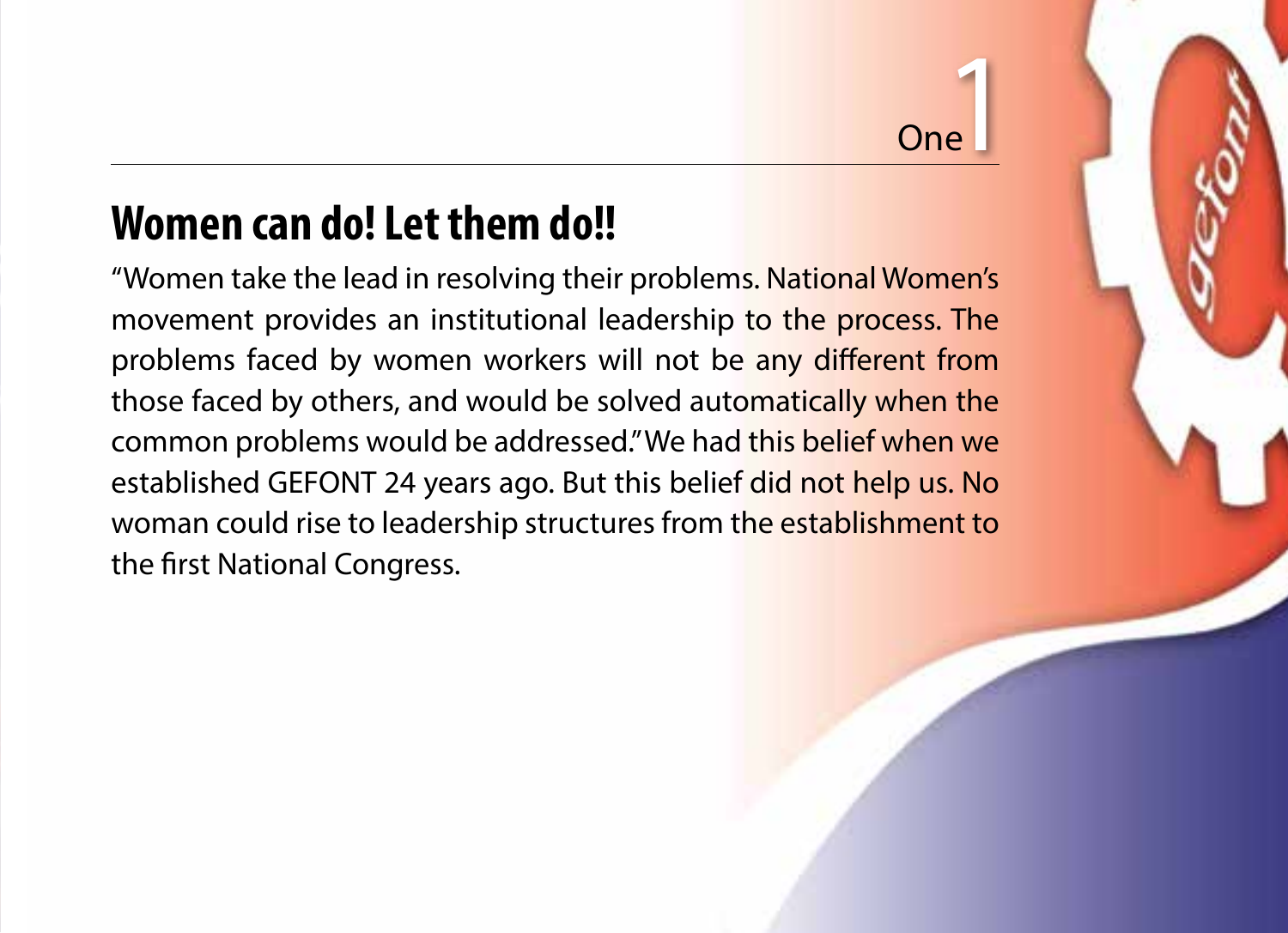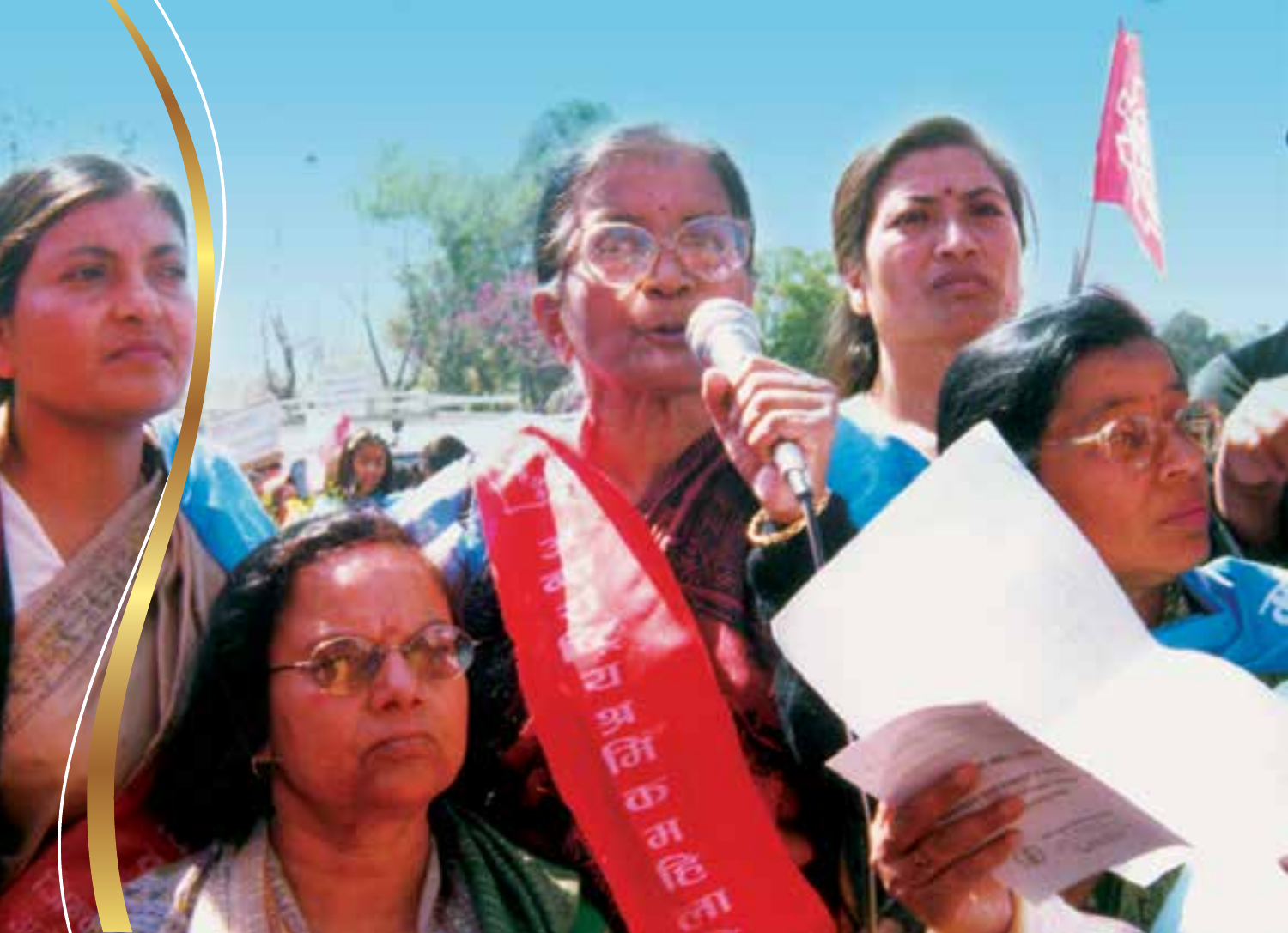# **This has not helped! What to do?**

However, within a month after the First National Congress, GEFONT realised that the problems faced by women workers differ starkly from others and would not be solved without specific treatment. The influence of patriarchy was found to exist even in the world of the work, and to expose it would require a separate structure (of women workers) within the trade union. But we had no idea as to what would the structure look like? We had heard of the South Korean Women Workers' Association (United) and also of the 1903 Women Trade Union League of the United States of America. We also had information of the Indian Self Employed Women's Association (SEWA). What would be our structure? Like one or the other we had heard of? We resolved to learn from other experiences and find a creative solution to our problem. The result was the establishment of a powerful department – the Central Women Workers' Department (CWWD). The Department enjoyed the status of an 'affiliate union' until it was transformed into the GEFONT National Women's Committee.

**Two**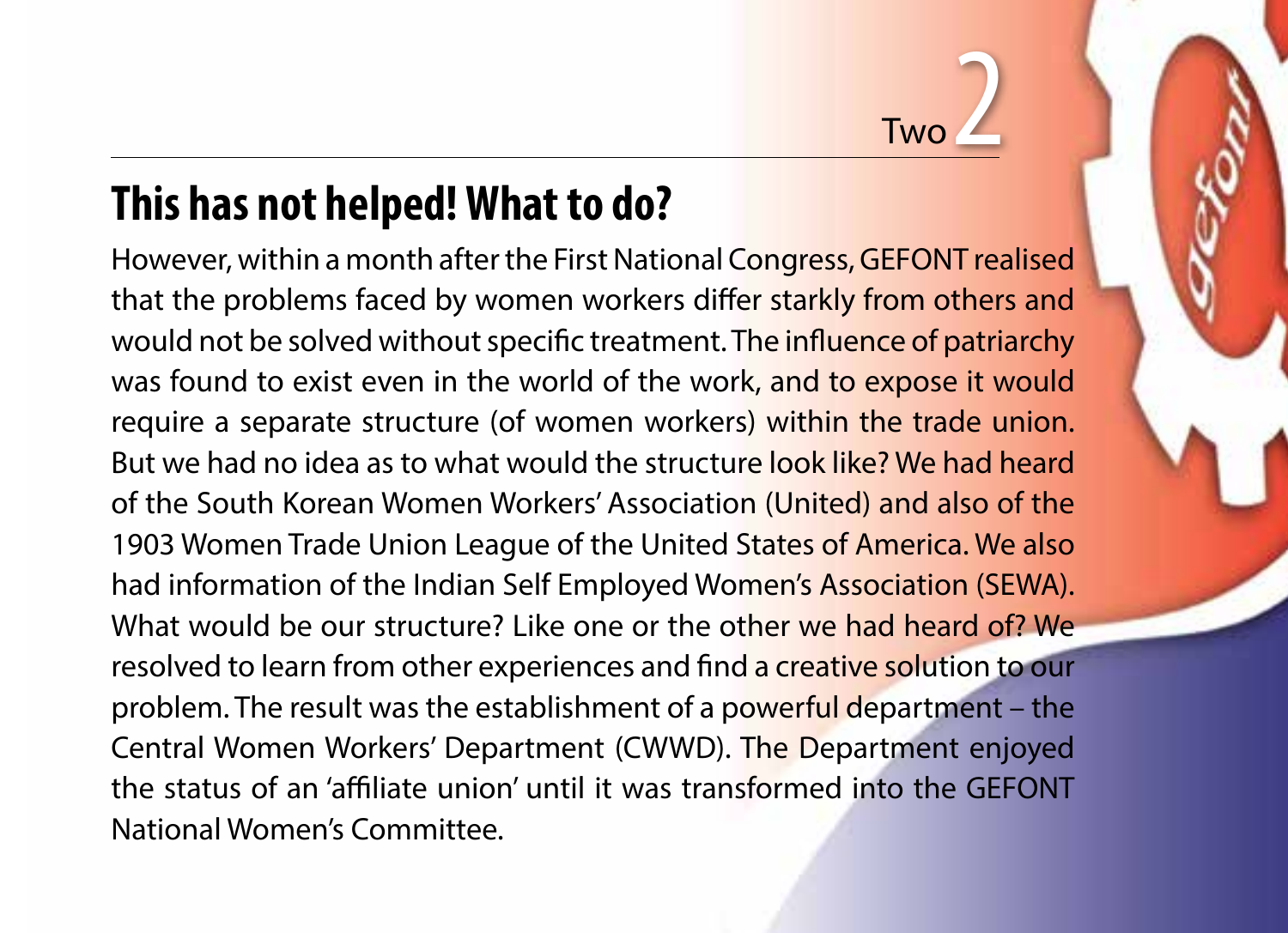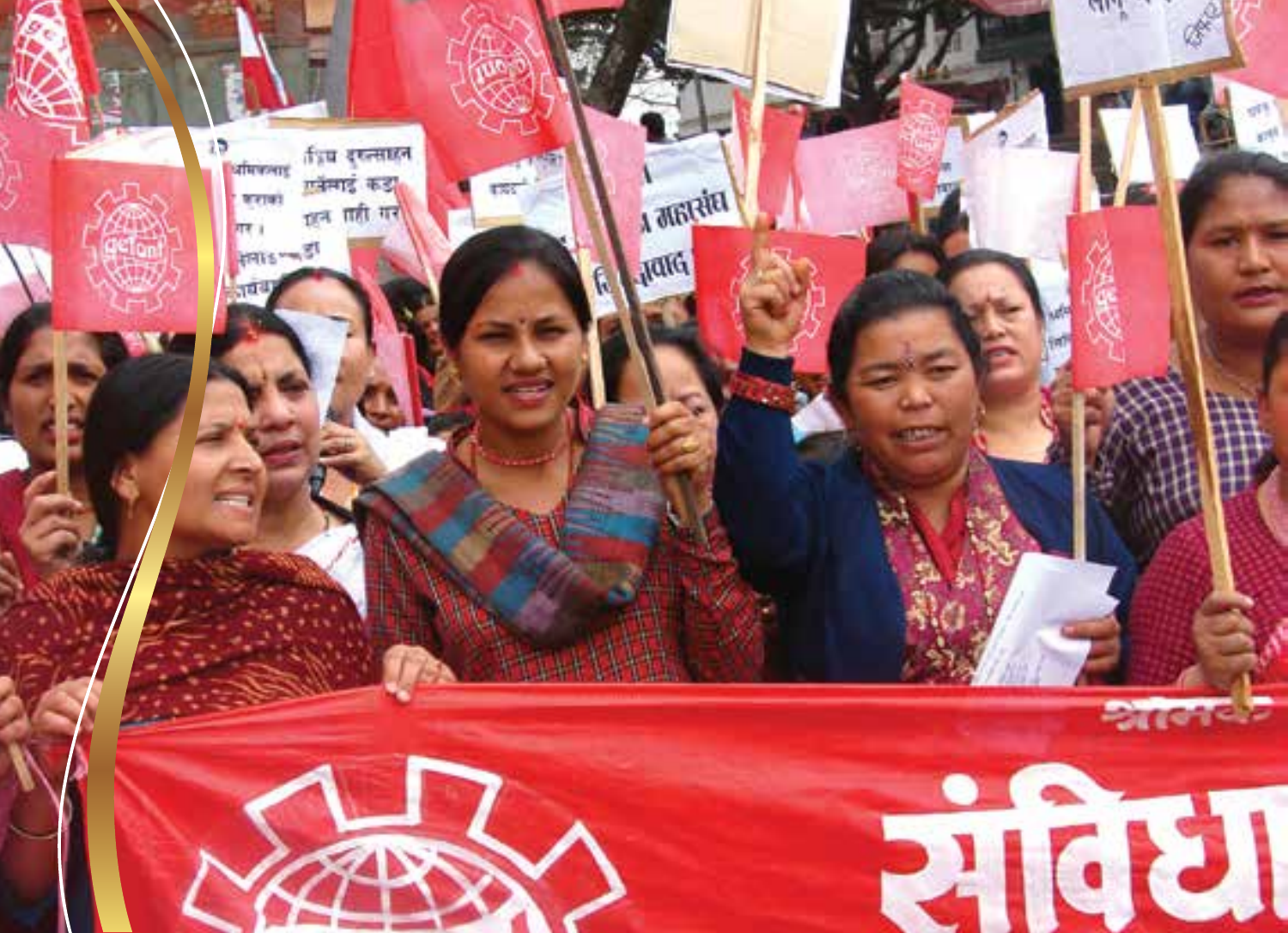

# **Department? How will it work?**

Now, GEFONT arrived at the realisation that trade unions should deal with the problems facing women workers, a leap forward from the notion of 'women's problems by women themselves.' At the workplace, capital was dividing the workers as 'they are women' and 'you are men'. Discrimination used to persist in wages and benefits. In many cases, co-workers used to remain silent at the violence against them. In some cases, even their co-unionists used to be a cause of the violence. These were the problems faced by the women as workers, which should, therefore, be addressed by trade unions. But the unions' influence could not reach the women beyond the workplace. To deal with social oppression and related problems beyond the workplace would require the union movement to be connected with the broad women's movement. This reflection led us to the thought of the 'dual affiliation' with union and women's organisations. Now, working women could collectively become a member of All Nepal Women's Association, which until now used to contact the working women on an individual basis.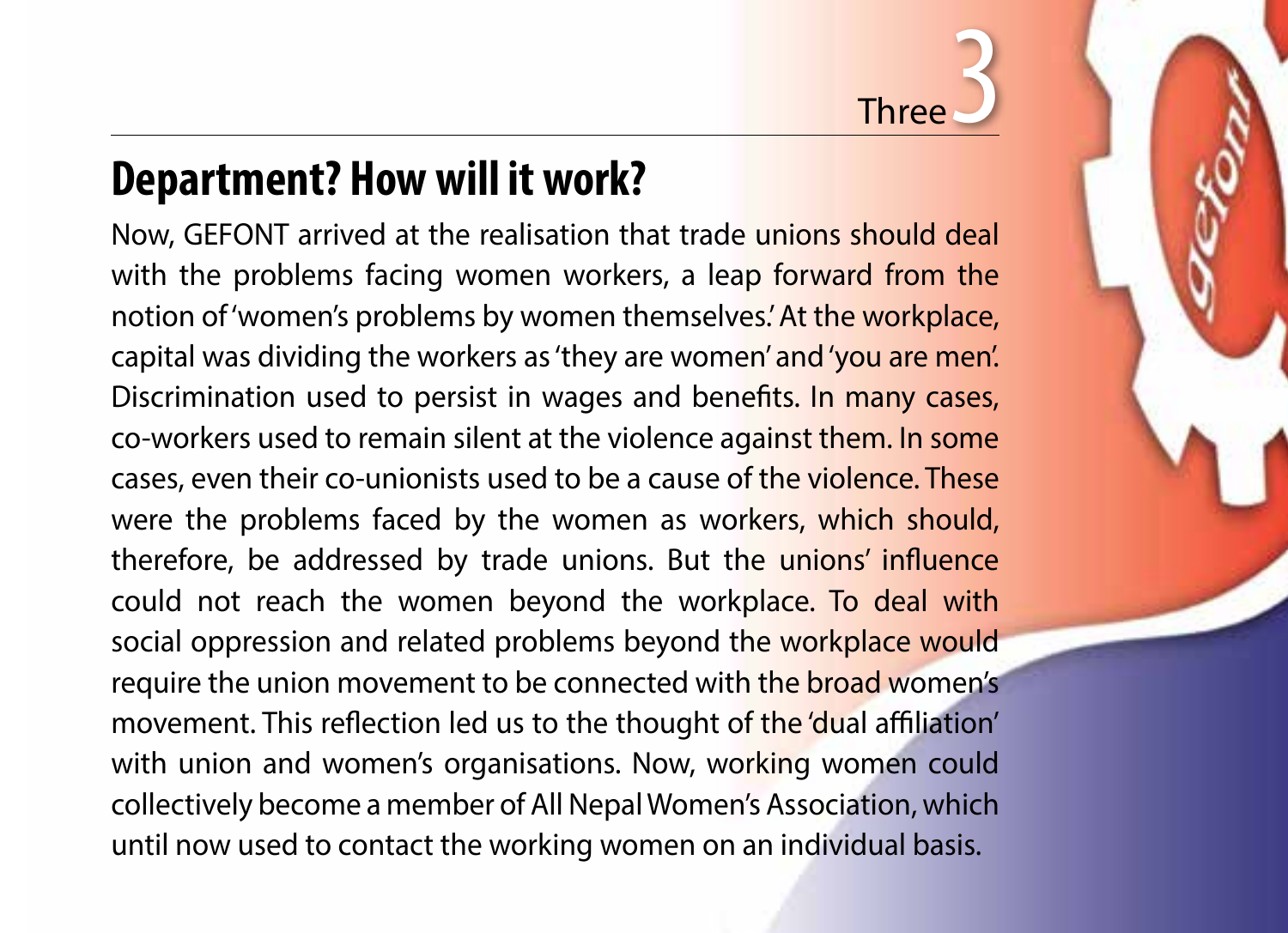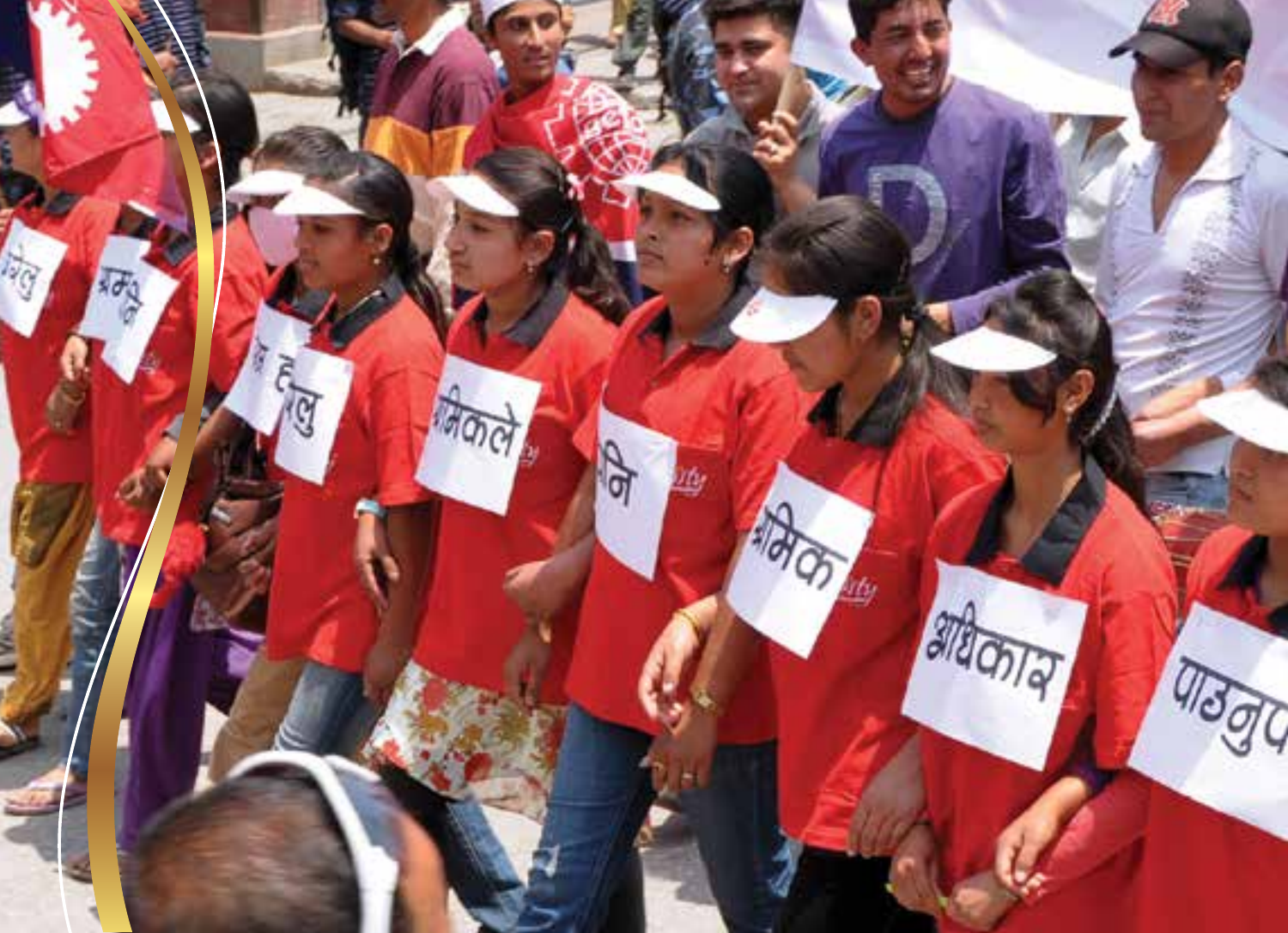# Four4

# **Number is power. How to shoot it up?**

The first challenge was to break the women-unfriendly environment – at the workplace, union and society – and also the culture of silence (against injustices) within the women themselves. Another challenge was to address the 'zero' presence of women in upper & high level committees. A policy-slogan was coined to address this challenge: 'few but stable, slow but steady'. Soon, we arrived at a situation in which at least a woman became compulsorily present in each committee.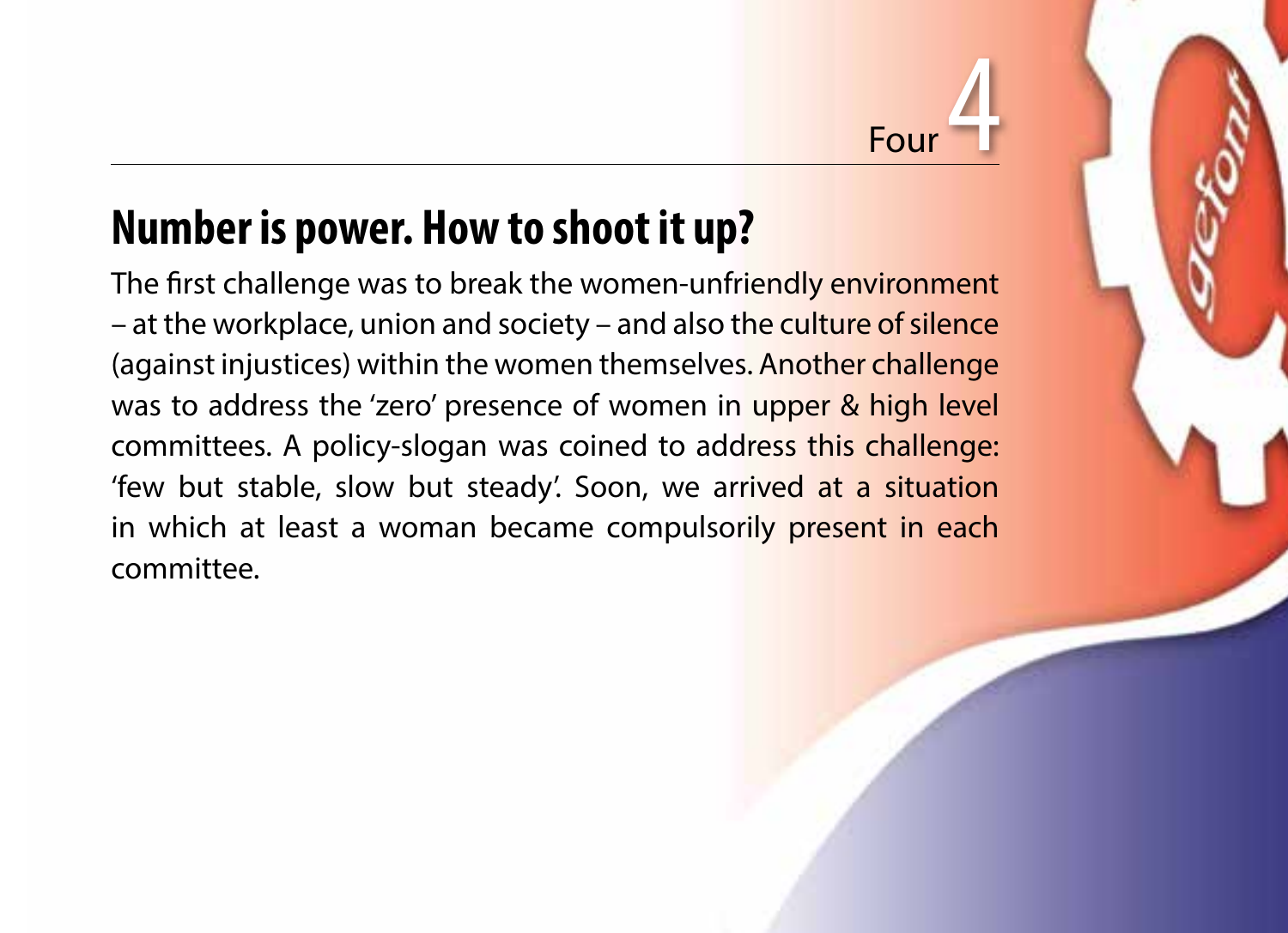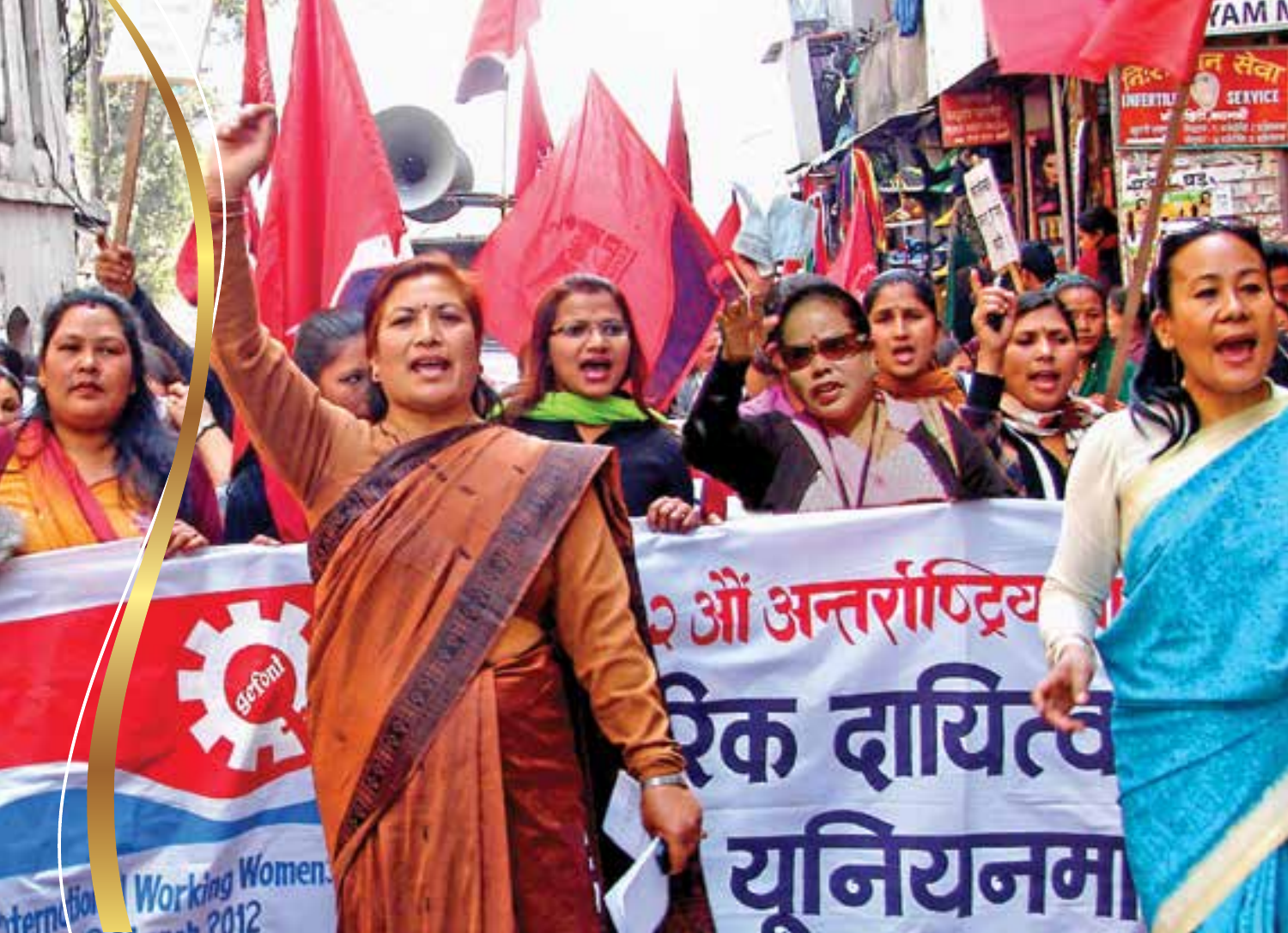### **Too hard a nut to crack!**

Now patriarchy started to appear in various faces and expressions: 'women are unable, we stand for ideological equality, we are not feminist...! Why can't we men do a women's job? We have in fact been doing that!' Our response to the sceptics was – our destiny is not abstract feminism, it is class feminism! Class feminism is a way to free women from exploitation by the men of the same class, standing up in unity of own class. It is a way to establish a progressive social behaviour which promotes equality between men and women in a real sense and also woman makes free from the gendered roles and etiquettes. On indoctrinating this value-direction among male leaders and colleagues, we unleashed a new campaign to speed up a process to promote gender equality.

Five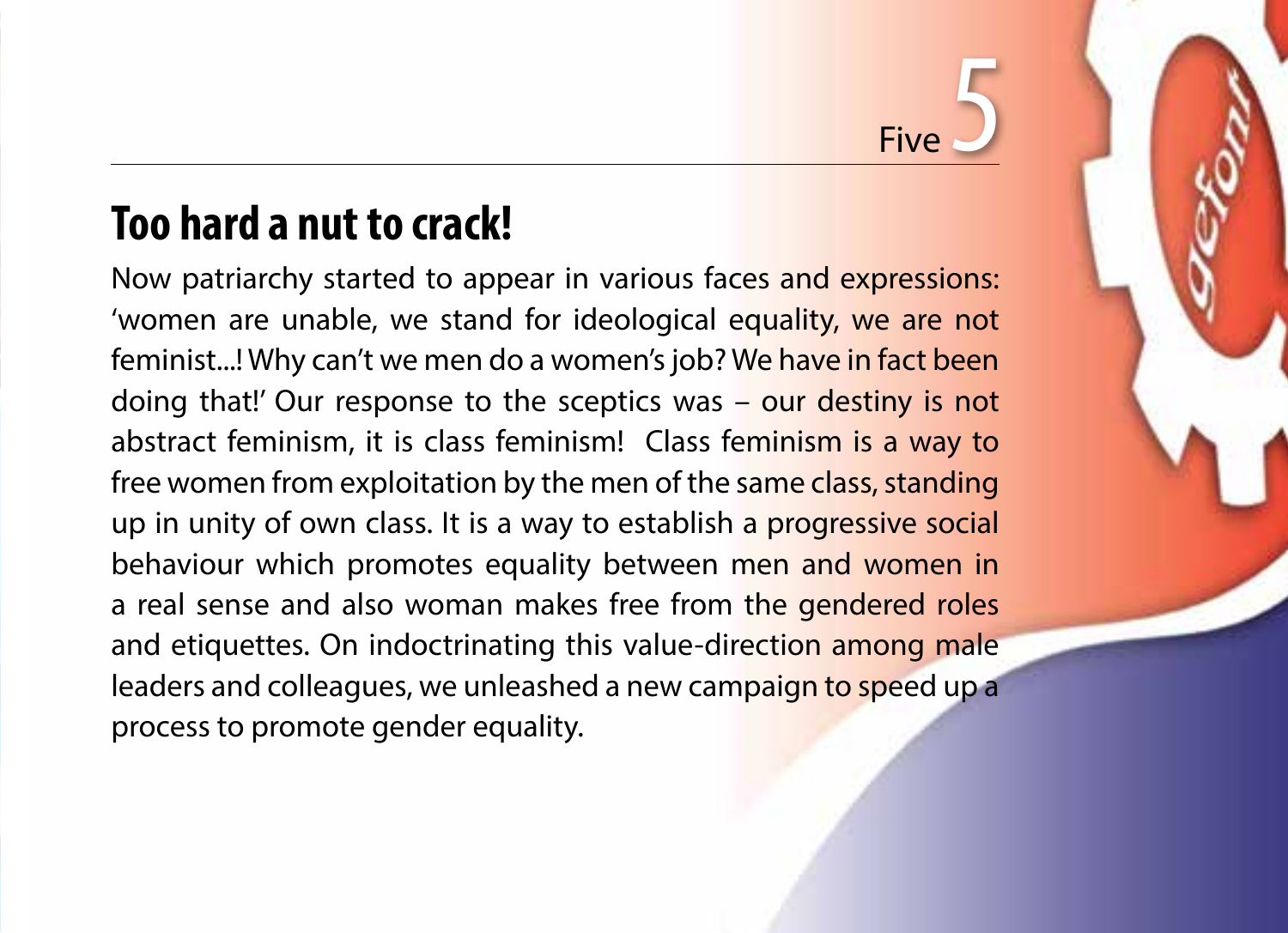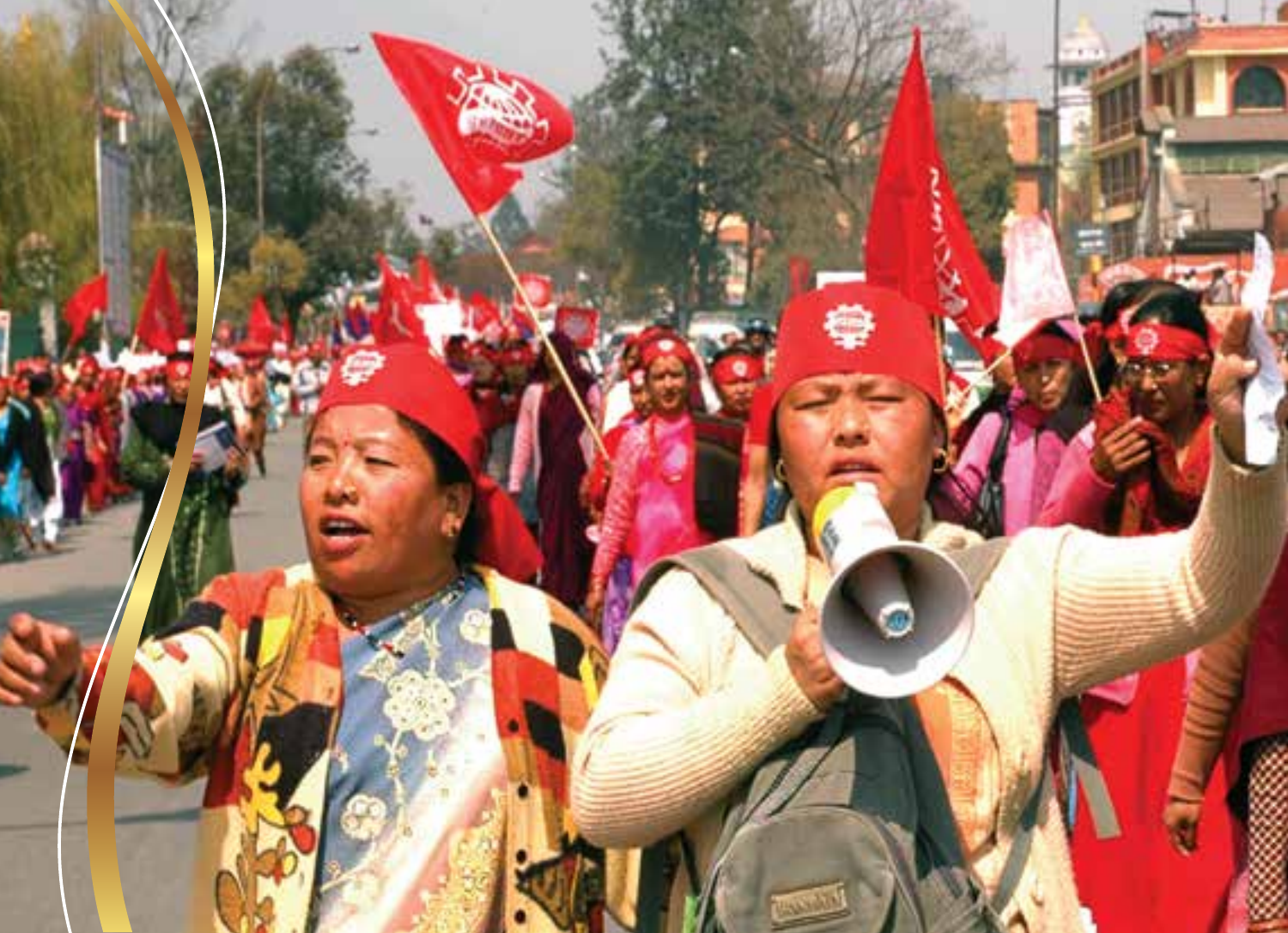### **A slogan alone does not help unless the destiny is clear!**

 $\frac{1}{\sin 6}$ 

Yes, GEFONT realised so and adopted four crucial policies. The first policy was about the percentage of women's participation in programmes. It mandated at least 25 percent of women's participation in each programme and the same percent of men in women programmes. The 'women 25%' created an enabling environment for women to develop their leadership and the 'men 25%' was to help men internalise what it means to be in a minority. It was in a way a practical application of Paulo Frère - the oppressed planning a compensation scheme jointly with oppressors. Then began the process of capacity development under the 'Top 100 Cadres' programme, in which women activists with basic education and leadership potential were teamed up with men comrades and mobilised.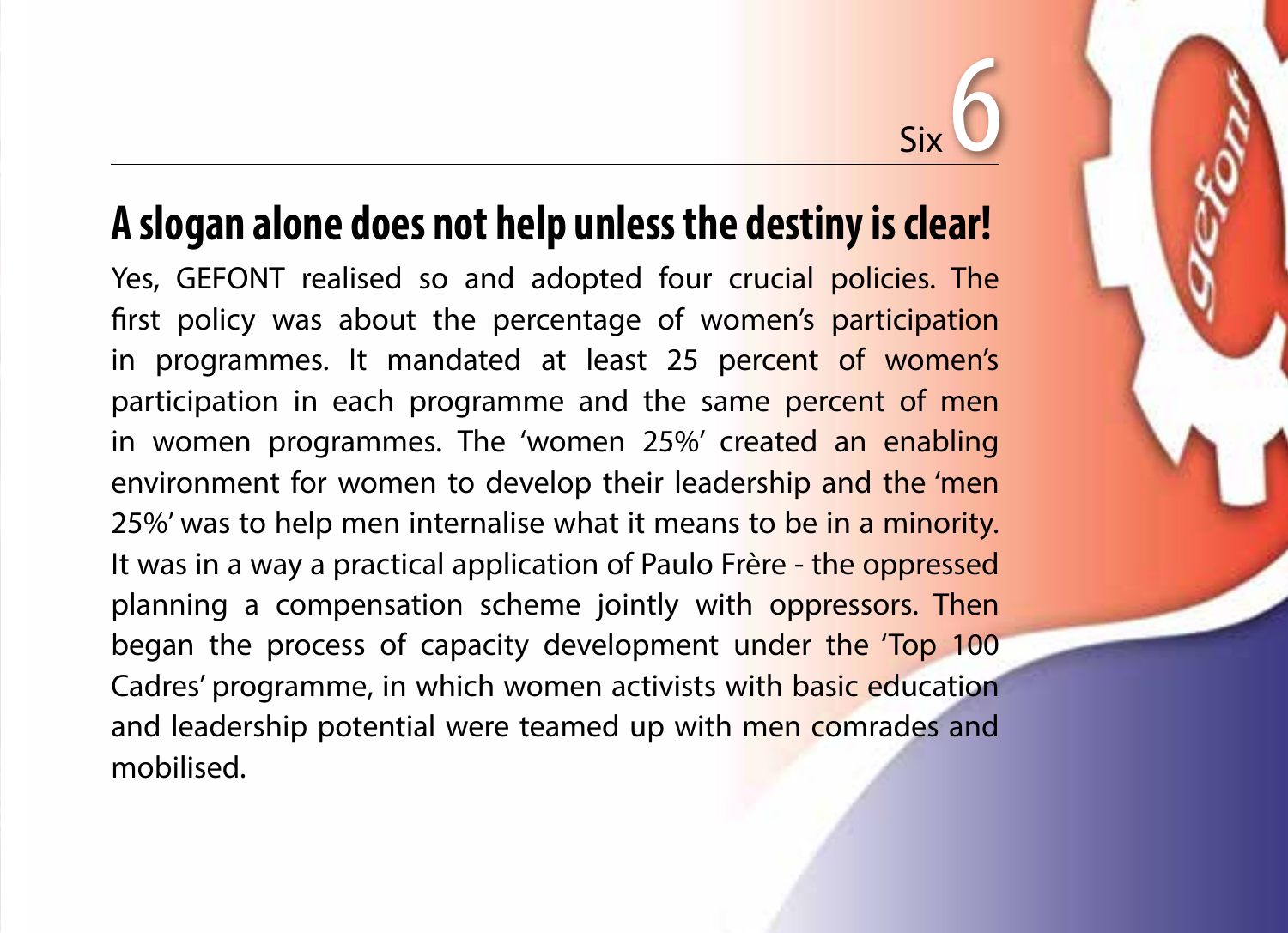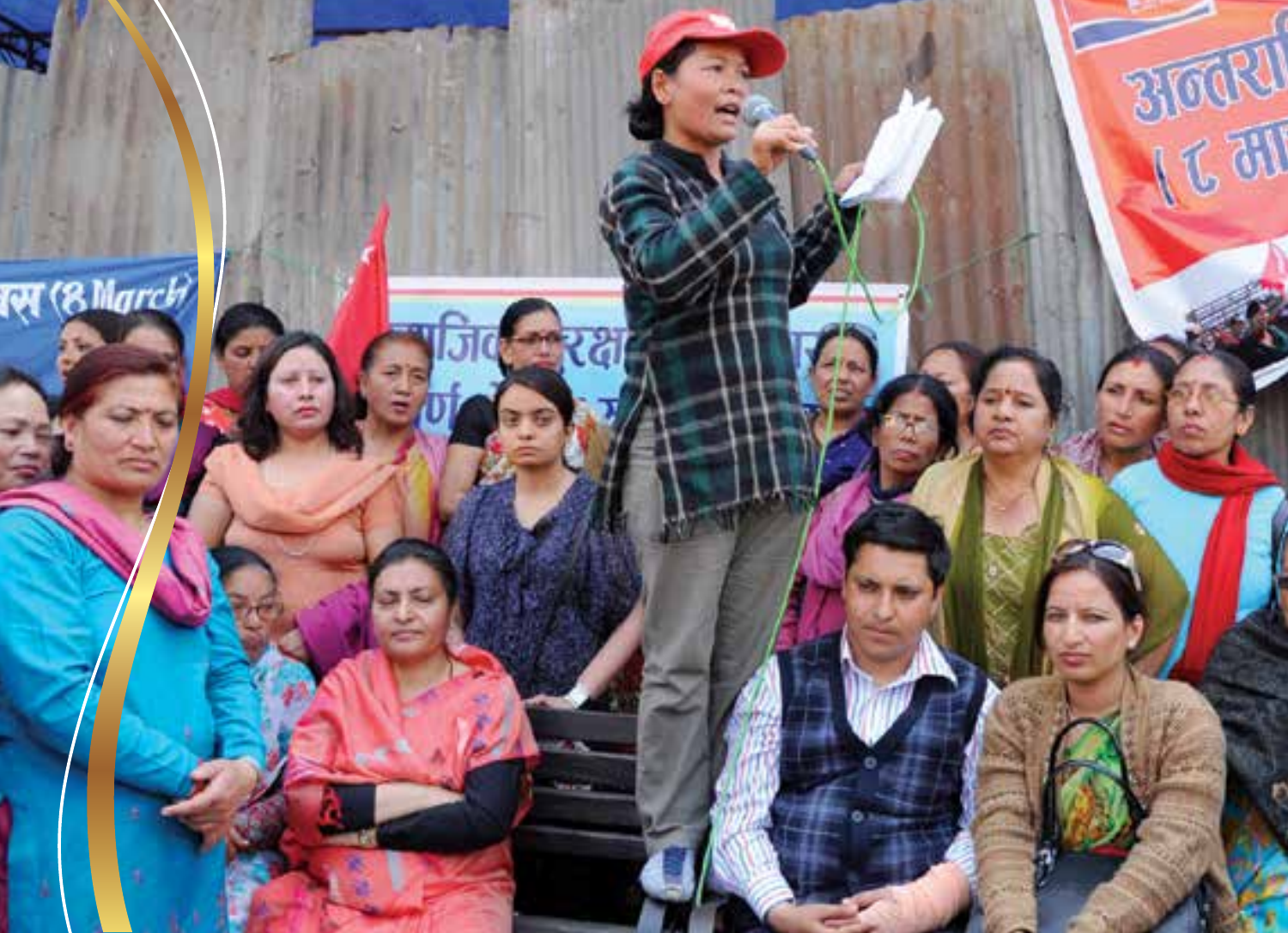### Seven

### **There is nothing we, women, cannot do!**

The rise of the number of women in union committees was not without some defects. Those in leadership positions had a limited 'figurative' role and the structures were more an 'ornament' than fully functional units. Now, a new slogan was coined to tackle this problem: **not mere representation, but equal participation**! The slogan contributed to breaking the taboo that women should not speak and also boosted up the morale of women that there is nothing they cannot do. To materialise the slogan various programmes and training – such as literacy and language learning classes, computer and skills development training, feminist self defence training, leadership and collective bargaining training, and trade union management training – were organised. After the change of 2006, when '33 percent women representation' became a national resolve, GEFONT further improved its slogan - "women participation: inclusive and proportionate".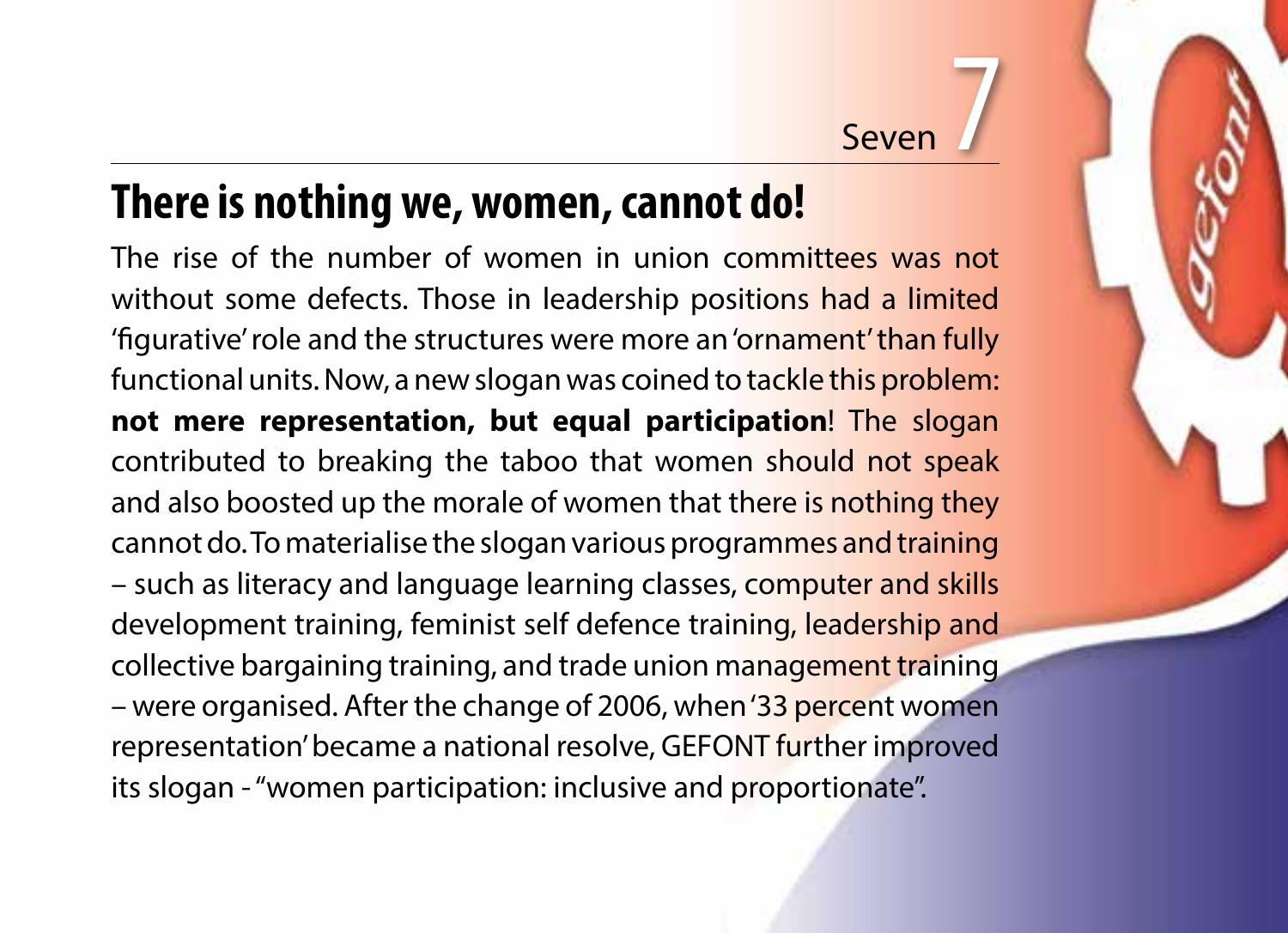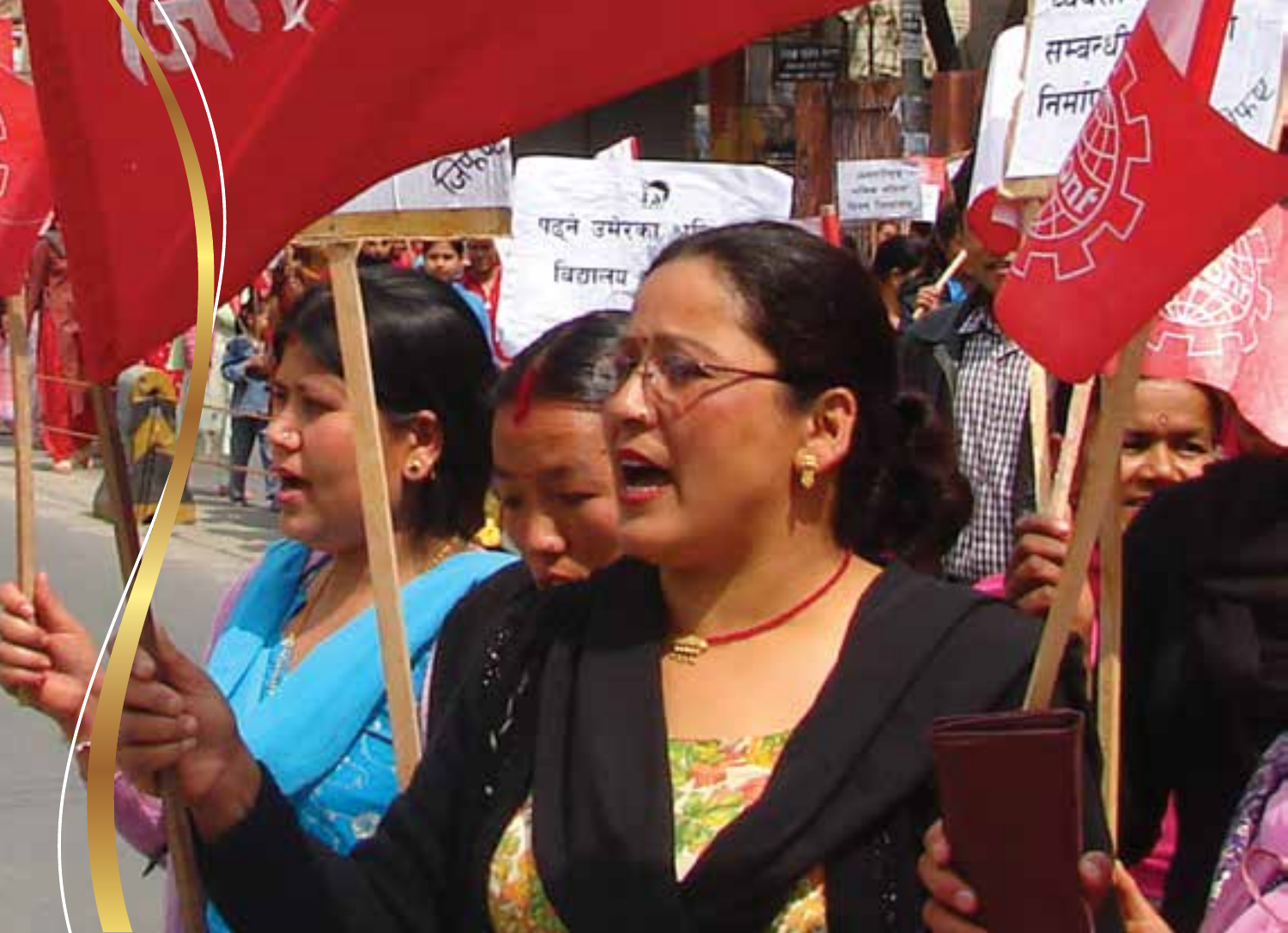

### **Focus on 'numerical rise' did not make a difference. We then got into the issues concerned!**

Feminism was linked with class issues. And, in the first phase, GEFONT concentrated on discriminations existing in the world of work. Inequalities prevalent in 'opportunities', 'wages', 'benefits', 'promotions' and 'access' were tackled both through awareness and concrete reforms. Then, issues related to, among others, occupational safety and health; reproductive health and maternity protection; and, HIV and AIDS were taken up. A documentary entitled 'Obstacle yet to overcome' was produced featuring the affliction of uterine prolapse. And a slogan "Balancing Work, Family and Life" was coined to explain 'equal' rights, 'prosperous' life and 'dignified' work.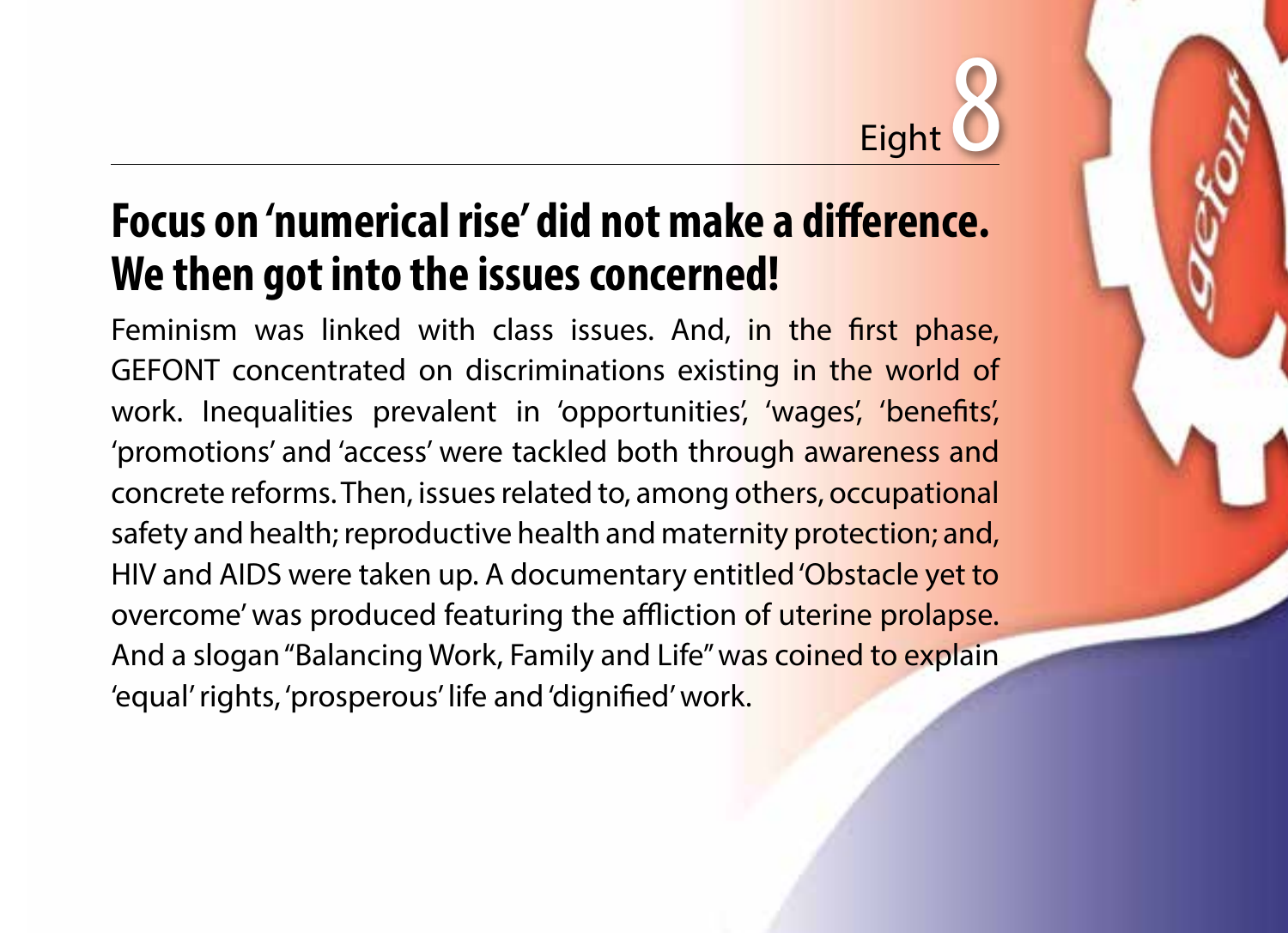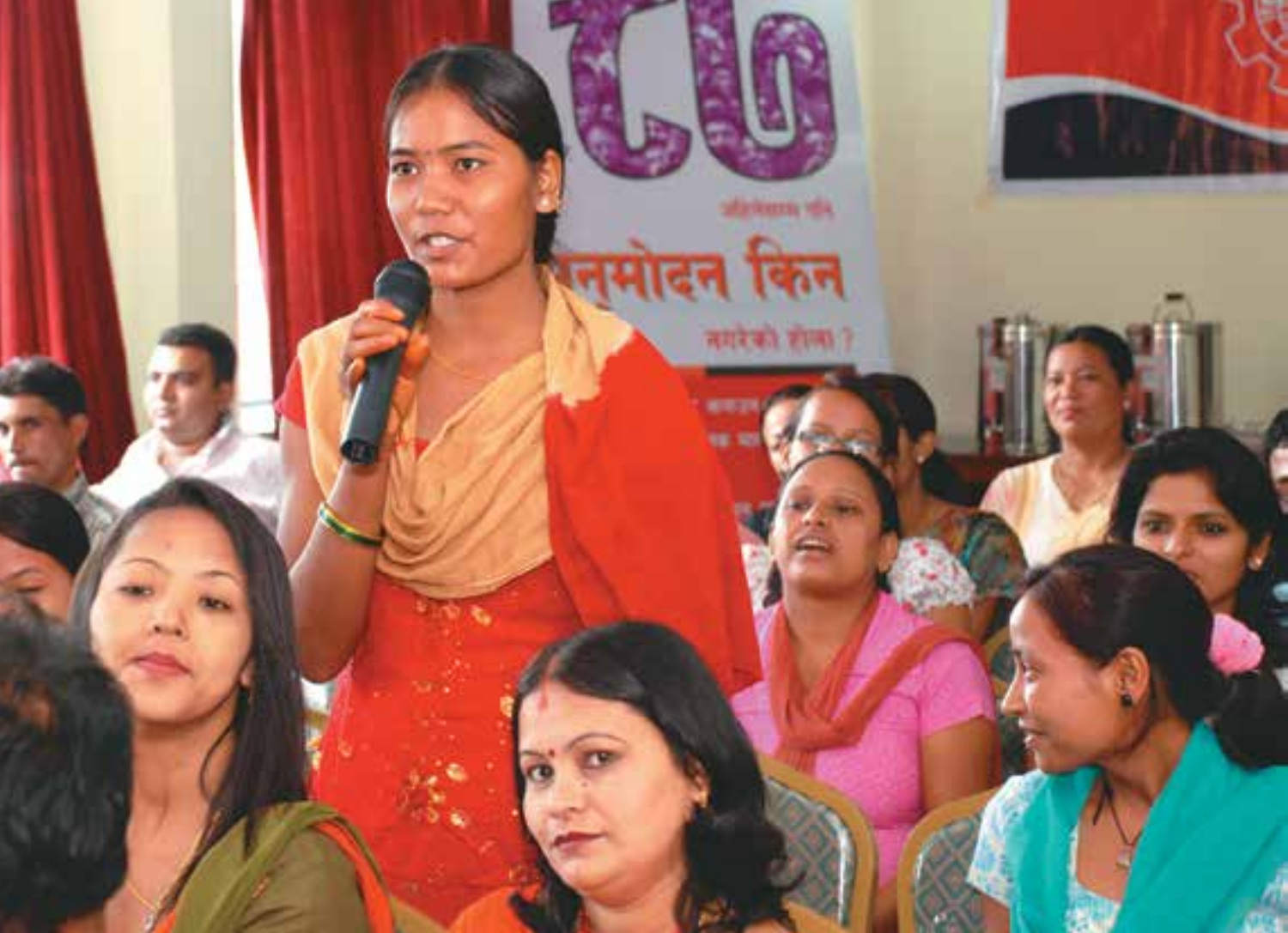

## **Solidarity as the basis of achievement!**

These achievements are the result of our hard work. And, national and international support and solidarity has played an appreciative role in these gains. International NGOs like Committee for Asian Women (CAW); international trade unions like KAD/3F, International Trade Union Confederation (ITUC) and Global Union Federations (GUFs); specialized UN agencies like International Labour Organisation (ILO); and others trade union solidarity organisations (TUSOs), including the Left International Forum (LIF), are our reliable ramparts. They have assisted us in many ways to help us arrive at the point we are now. Our own creation-'Women Workers Assistance Fund' is the institution to provide relief-oriented social assistance package. The 'Trade Union Committee for Gender Equality and Promotion (TUC-GEP)' and the tripartite 'Gender Committee' have been formed with support from – and participation with – various unions, networks and even employers' organisation and government officials, such as in the case of the tripartite committee. Solidarity has been the key to success on these fronts.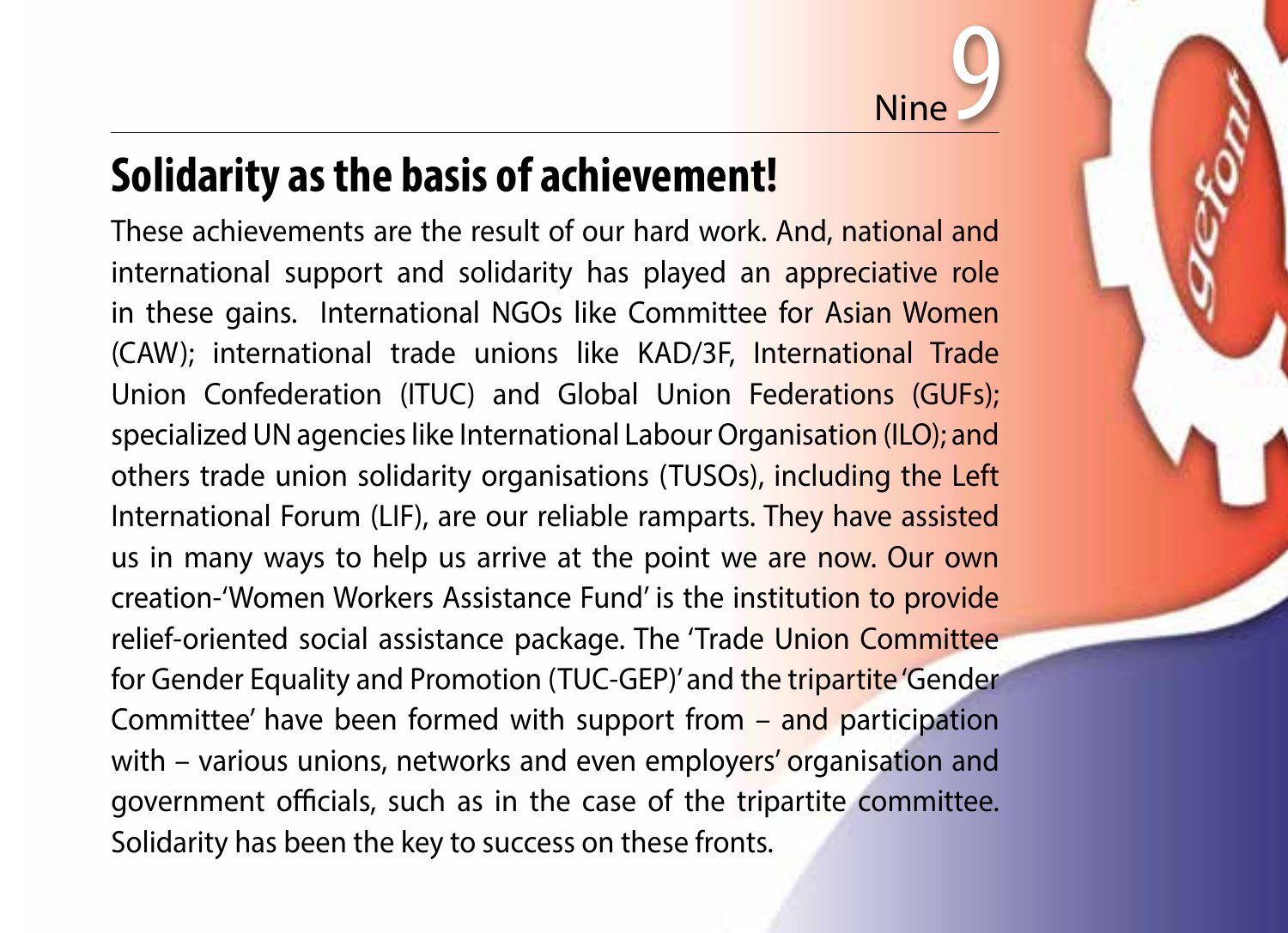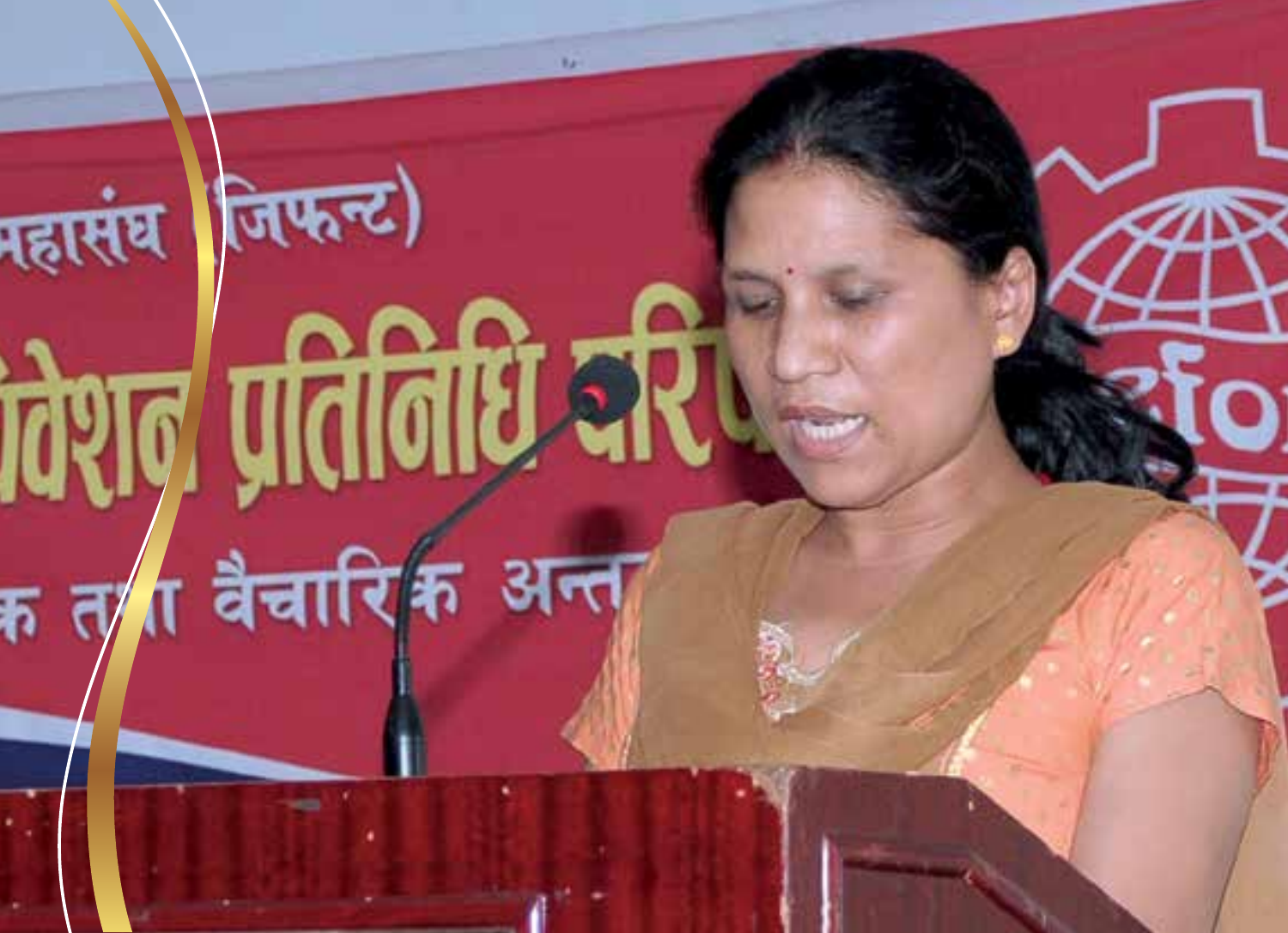

# **We feel proud!**

In two decades, we moved from 'zero' to 33 percent. In this achievement we doubtless feel proud. The methods adopted to get to this point were following, which we think were true to our needs.

- Organise a series of dialogues on what aim to fix to ensure gender balance in the union and how to ensure the balance in union leadership and decision making structures
- l Collect statistics on the status of gender representation in internal structures of unions, labour market, state structures and other related areas; analyse the situation on the basis of the statistics; and, monitor the actual status of implementation
- Hold interactions among union leaders and activists on what steps to take and what processes to follow to ensure gender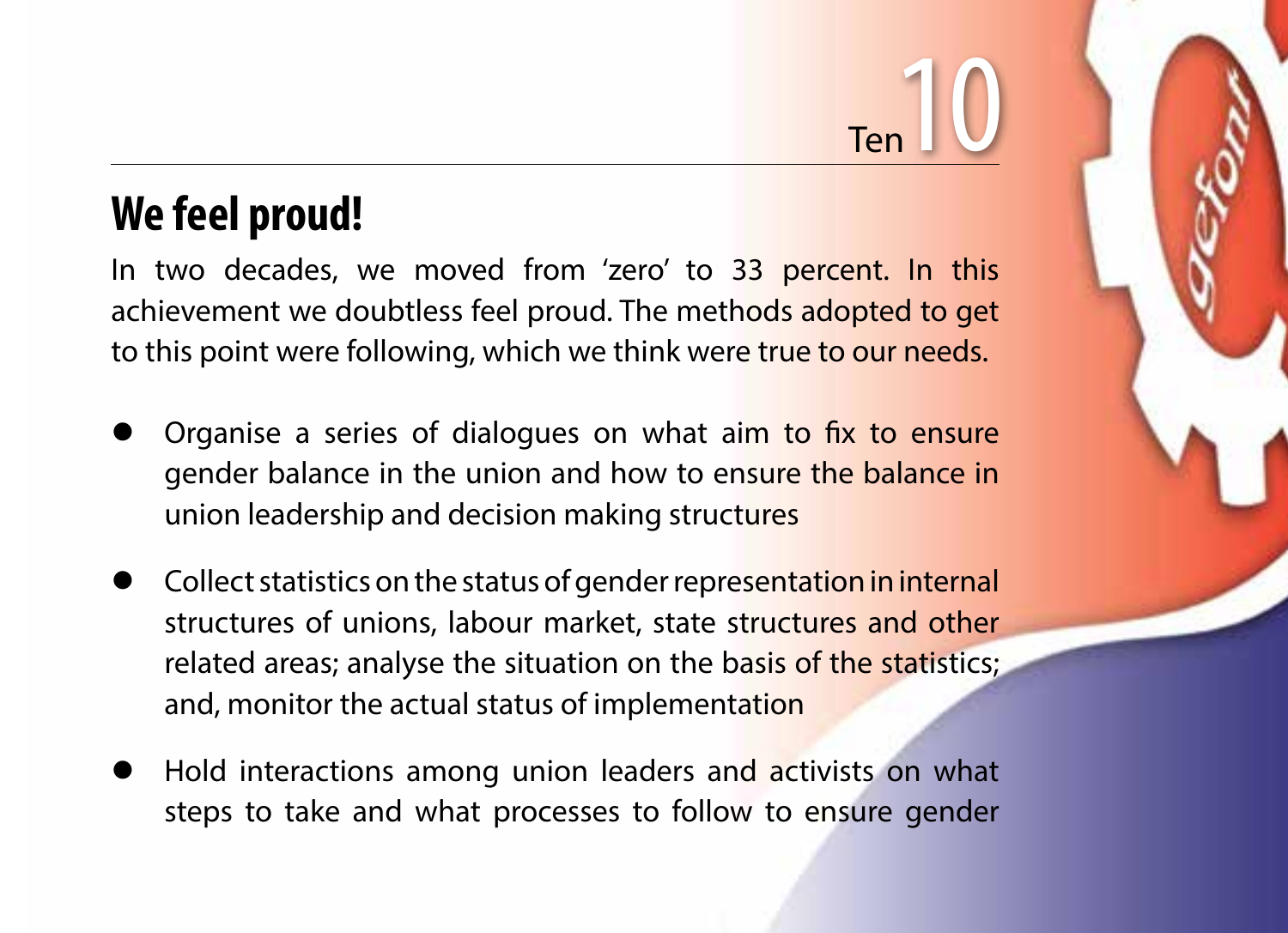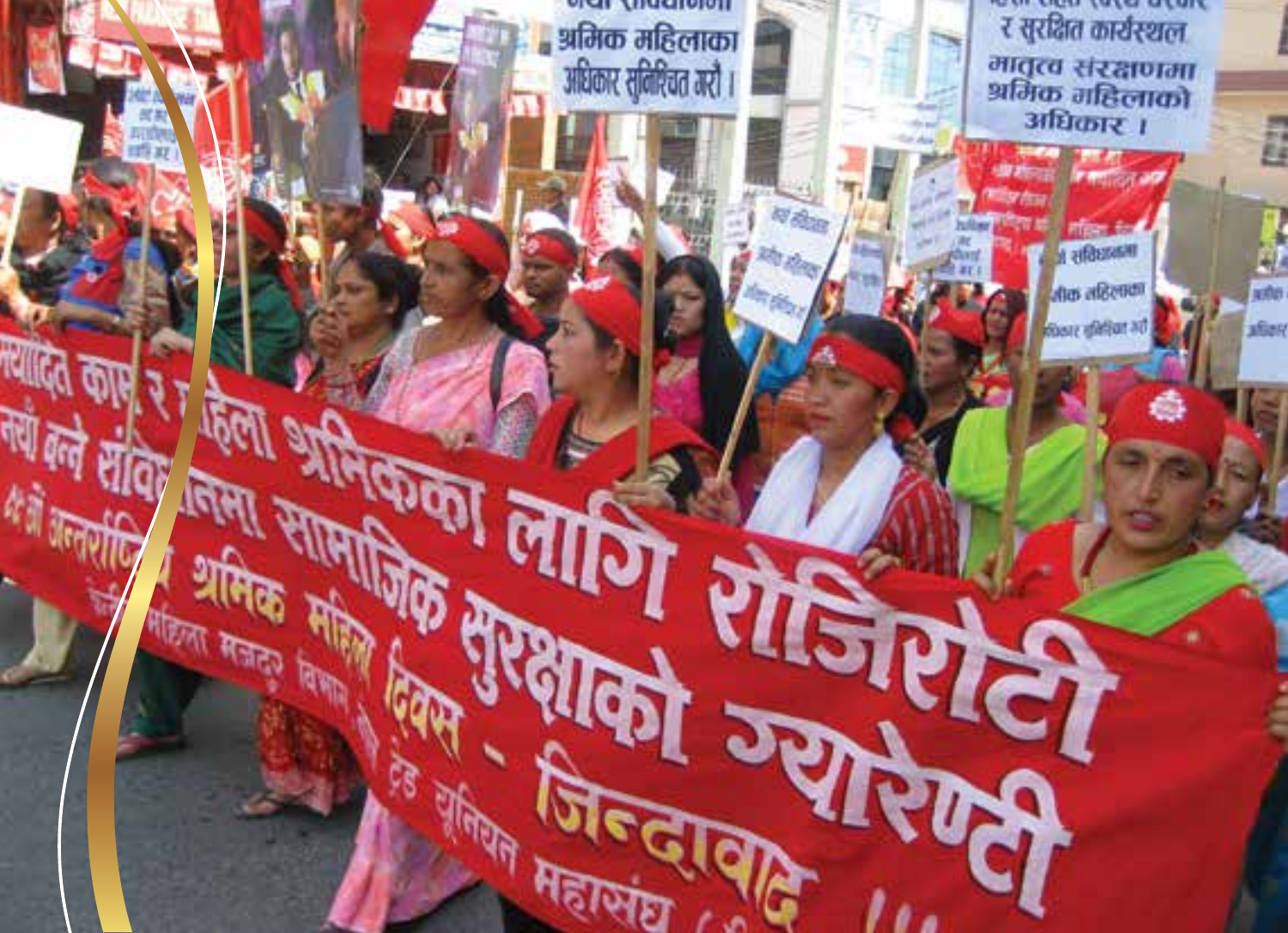balance; organise wide discussions among all unions to plan and implement specific programmes (such as 'quota' fixation); and encourage them all to take ownership of the proposed actions.

- Promote gender issues in trade unions with commitments from senior leaders to gender equality; develop integrated strategy to promote gender balance; adopt steps necessary to implement the quota programme; and, monitor the progress regularly and periodically
- Educate women activists with leadership potential, provide leadership development training and other support to them; increase the substantial presence of women in leadership and decision making structures; and adopt a mechanism to ensure balance between working hours and the time for union meetings.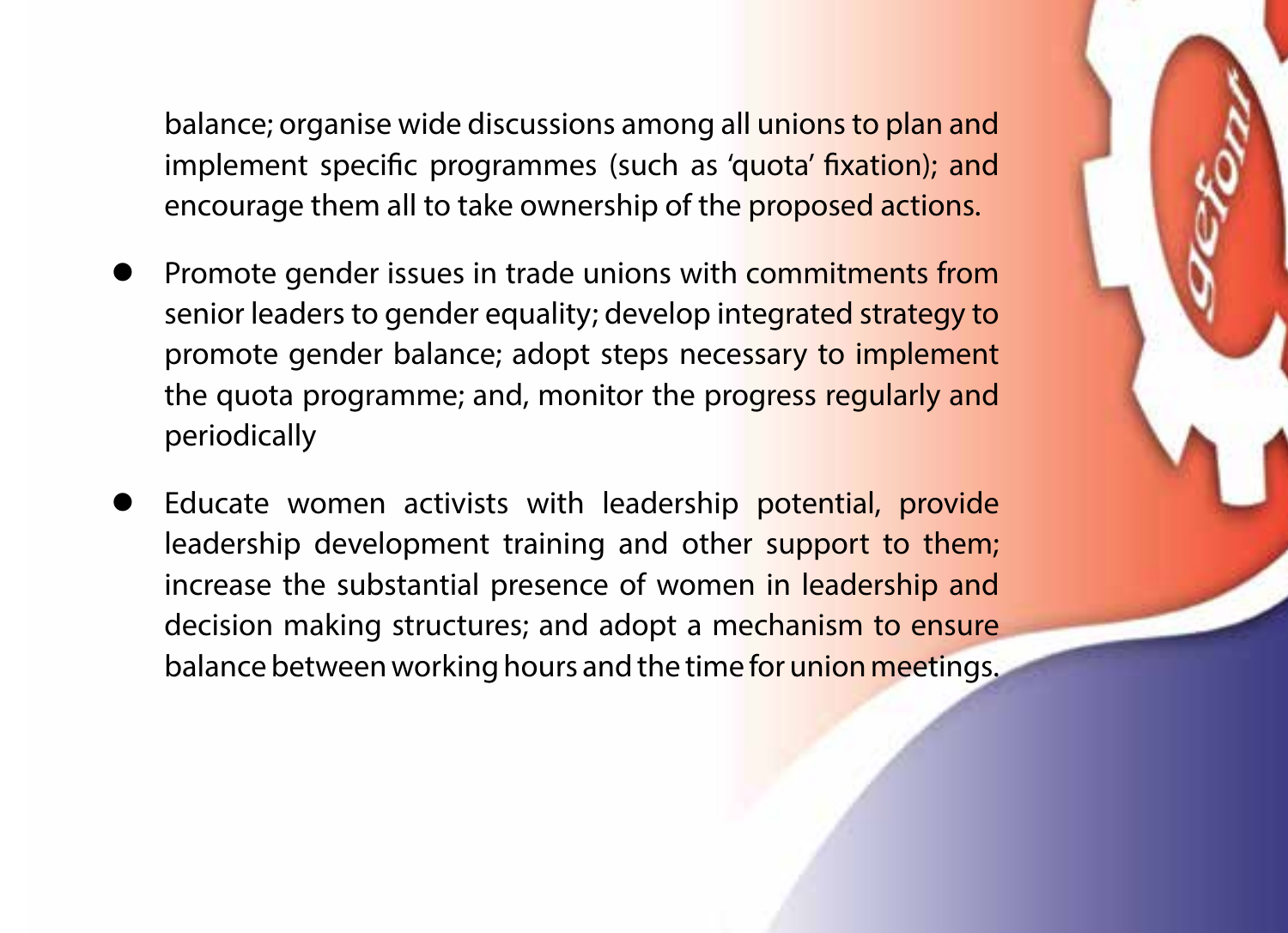# **गौँ अन्तराष्ट्रिय मई दिवस्**

अनसांख्य

सफ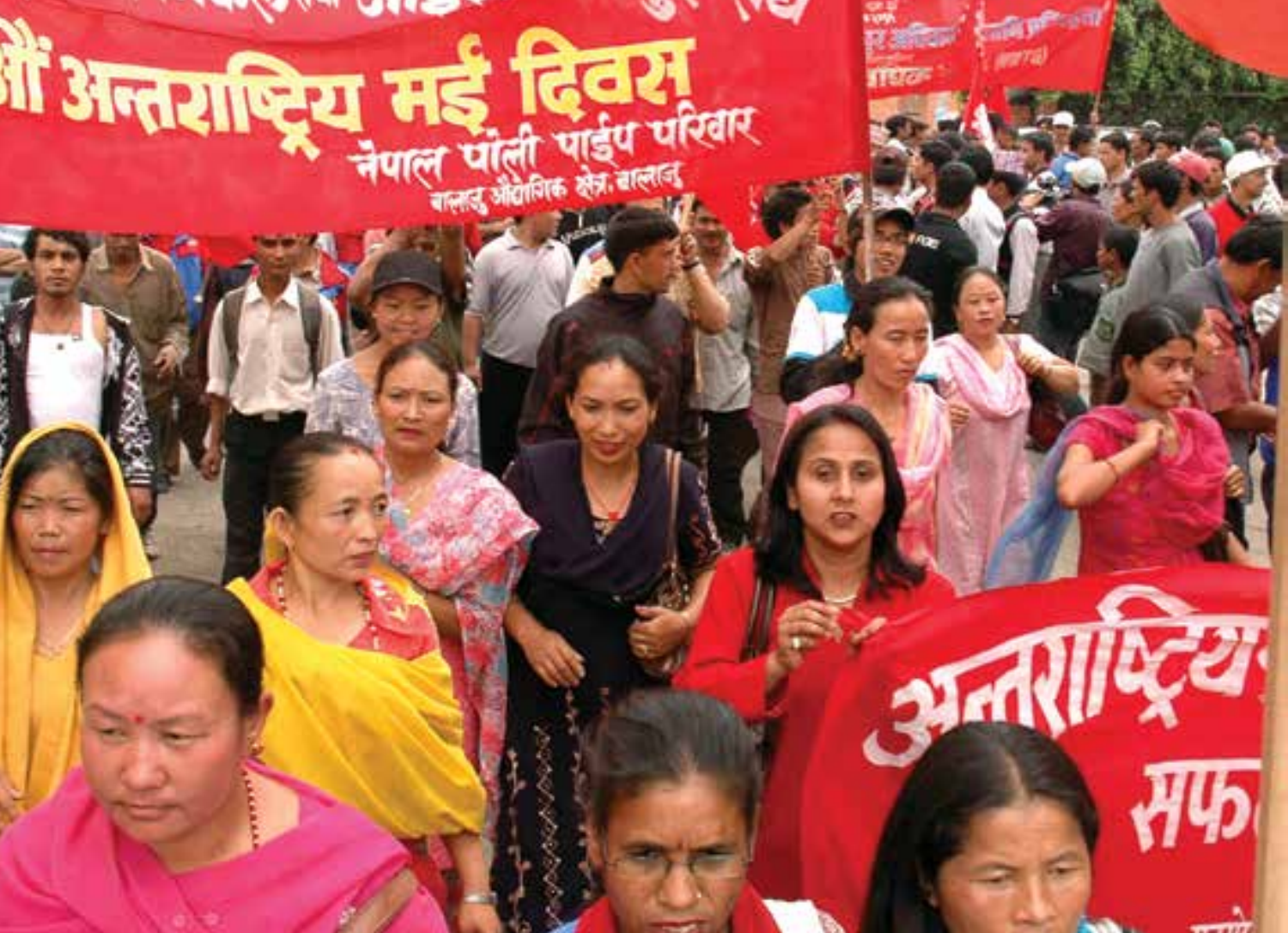## **Violence does not have its class, race or caste, religion and nationality. But it has a gender!**

Have we touched the peak? No. There is a lot to do. There norms has been a good momentum with regards to gender awareness and inclusion of gender in the workings of union. This is important in its own right. But the additional work women workers do in society has not got recognition. There is no balance between working hours and union meeting times. To put differently, we have yet to achieve a balance between our 'life' and 'work'. Our society and work place are yet to be women-friendly.

**Fleven** 

Violence does not have its class, caste, religion or nationality. But it has its gender. Women suffer from varieties of violence in society. In fact violence against women has been a prime issue of the day, and one that needs much of our focused intervention. We have a lot to do, Let us join our hands to tackle this vice head-on. Violence against women is crime. Let's not be party to this crime! Let's not tolerate this crime!!! Let's fight this crime with all might necessary!!!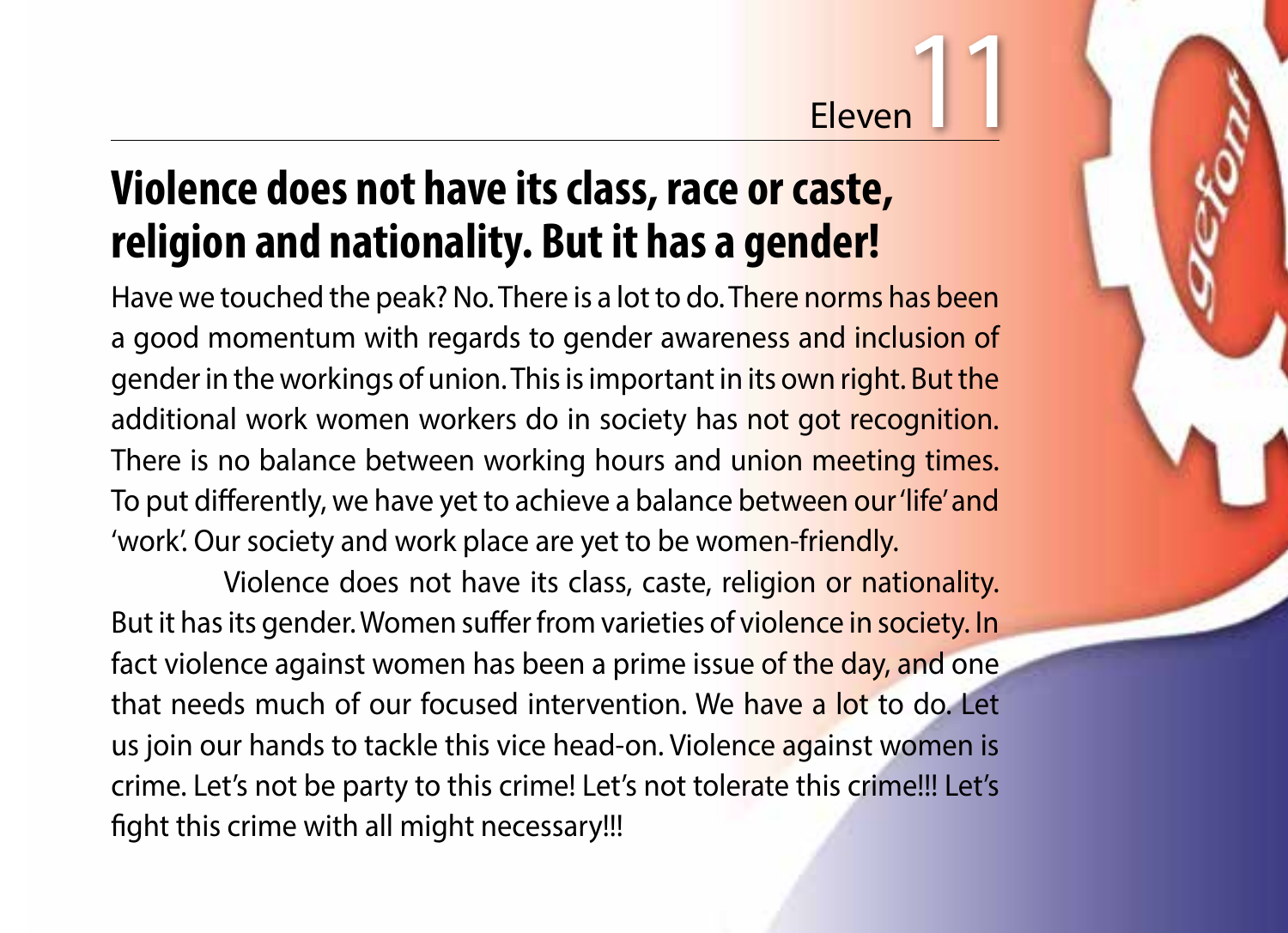# From a Slogan's Perspective **Twelve Steps of Development**

- **1 Few but Stable, Slow but Steady!** (when women's participation was extremely low)
- **2 Cadre Top-100 Plan** (when the number of women shot up)
- **3 Not mere Representation, Equal Participation** (when GEFONT started to influence other organisations)
- **4 25% Women, 25% Men** (when the divide of 'you' and 'we' widened between men and women)
- **5 Eight March is, of Ours Too** (when March 8 was termed as International feminists day)
- **6 We Women, We can Do everything** (when women's job was treated as inferior one)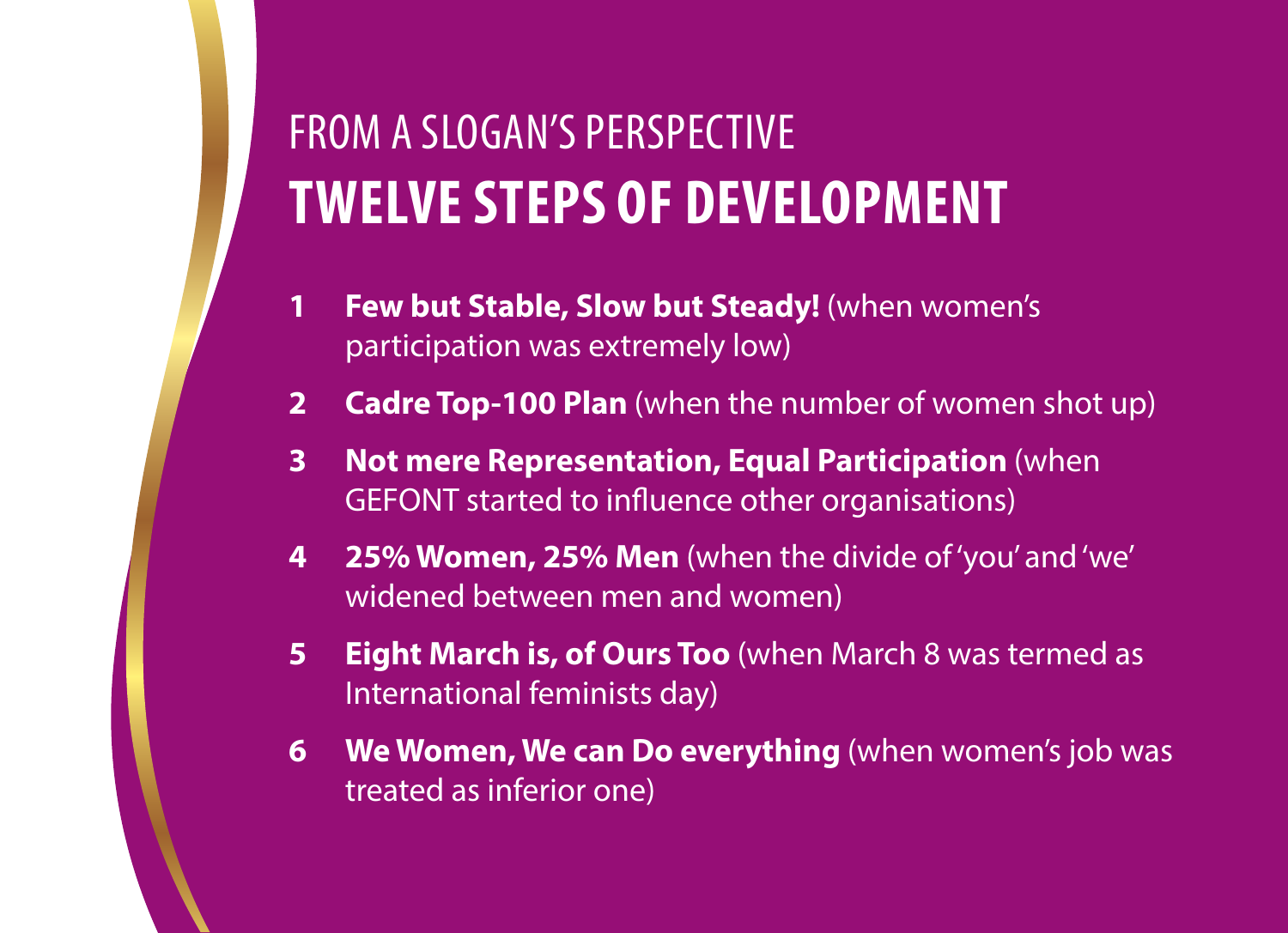- **7 In This Election, who should Women Vote**? (when time came to intervene in political campaign)
- **8 Women's Participation: Inclusive and Proportional** (when focus was on class+3)
- **9 Equal Rights, Dignified Work and Prosperous Life** (when the March 8 campaign crossed 100 years)
- **10 Balance between Work and Life** (when women were thought to be able to compete in the world of work)
- **11 For a New Constitution to be Complete, Woking Women should Participate in All Sectors** (when Constituent Assembly was being elected)
- **12 It's a Crime! Do not Commit or Tolerate- Attack on Violence against Women!!** (when violence against women seems crossing the limits in our family, workplace and society)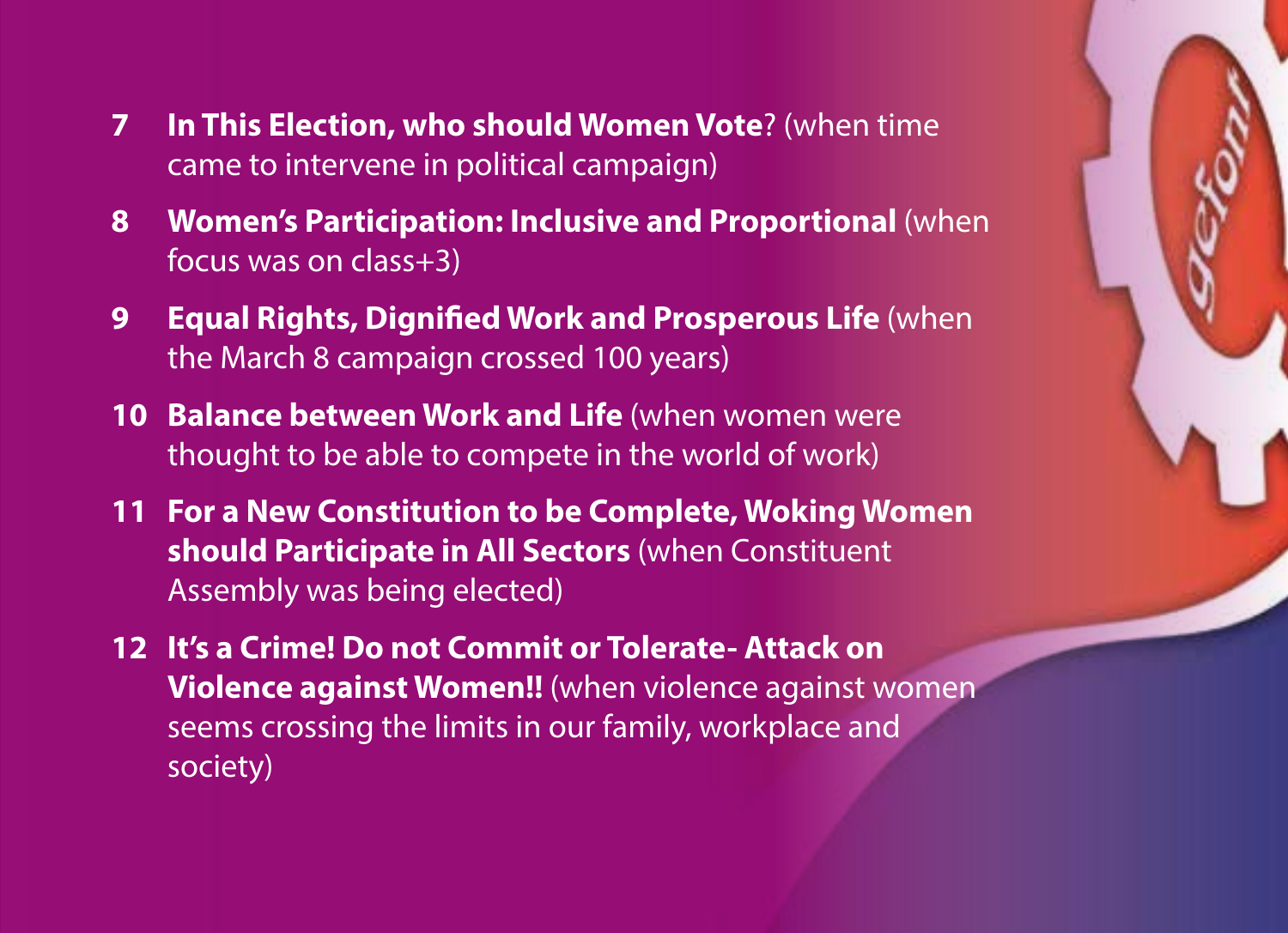### 1989 July 20 GEFONT was established

- 1991 March 06-07 The first Seminar on 'Organised women's leadership within the trade union' was jointly held with All Nepal Women's Association (ANWA). In this programme, women delegates from 50 enterprises were participants. Till the date, the issues related to women were supposed to be raised only by the Women Association, not the trade union.
- 1992 March 28-31 The first National Congress of GEFONT was held; however, due to the dilemma whether it was necessary to form any "structure" for Women workers; none of the women delegates were elected in the leadership.
- 1992 May 04 No longer than a month after the first National Congress, GEFONT reached into a conclusion that the issues related to woman workers should be addressed by the trade union itself. Ultimately, the Central Women Workers Department (CWWD) was established with *Swasti Bajracharya* as the founding coordinator.
- 1993 March 08 A separate Workshop was organised for women workers on 8th March. A Memorandum was submitted to the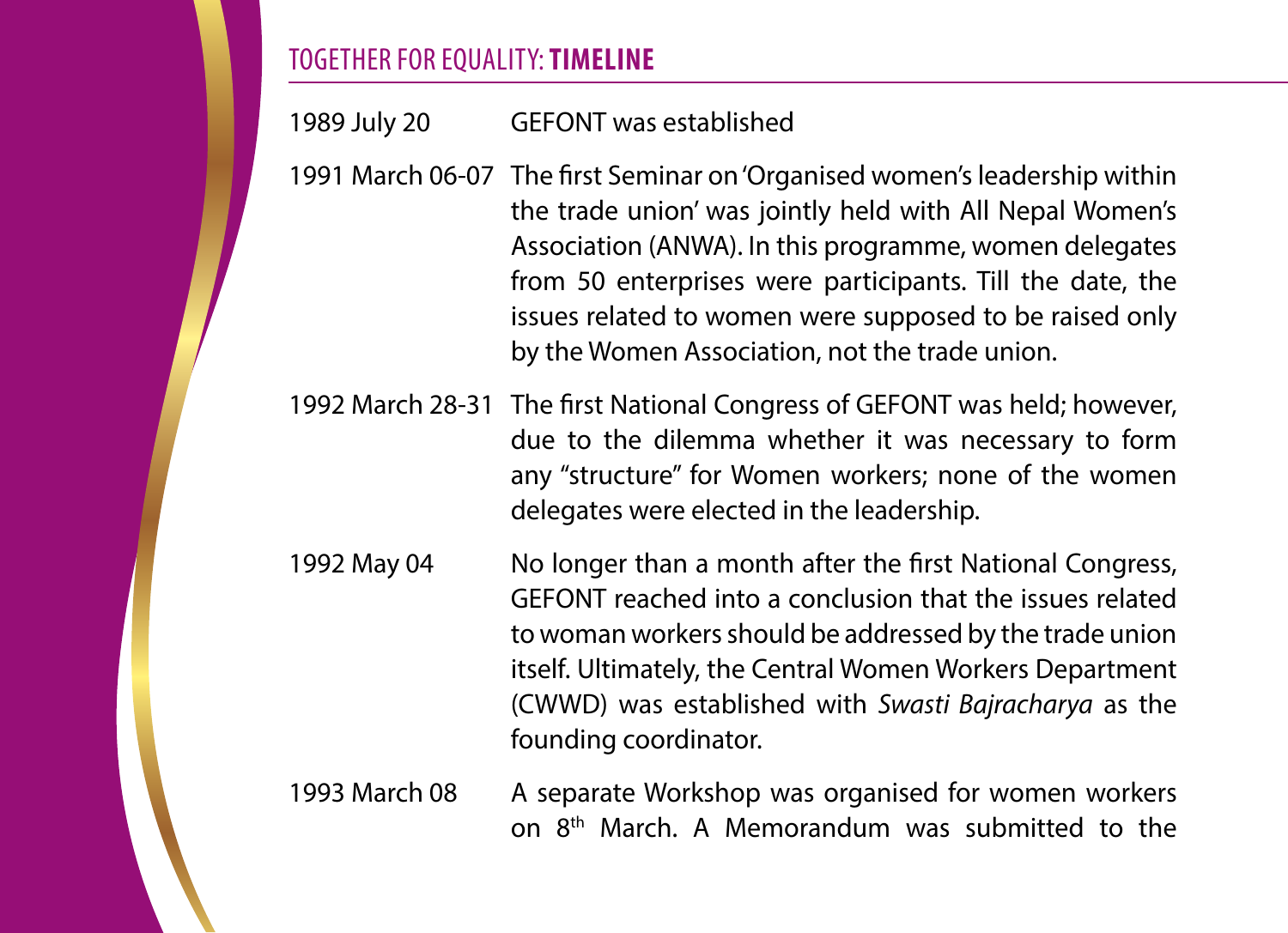Prime Minister of Nepal demanding public holiday on March 8. From the date, the submission of the Memo, on its own or jointly with other organizations, to the Prime Minister of Nepal demanding the public holiday on 8<sup>th</sup> March continued till the holiday notice was published in the national Gazette in 2007. The publication of 'Women Worker' also launched from this year.

- 1993 Oct 29-Nov 11 Women Workers Training in all five Development Regions was organised. A broad interaction was held in the local level to identify the working condition of women workers, their problems and way outs. It was the first time organising such initiatives in the history of Nepali trade union movement.
- 1993 Nov 19 CWWD was restructured, *Bidhya Bhandari* succeeded *Swasti Bajracharya* as the new coordinator of the Department.
- 1993 Dec 03-09 CWWD extended its network. GEFONT hosts the first South Asian Women Workers Workshop in Kathmandu.
- 1994 March 09 Various programs were organized to mark the International Women Worker's Day on 8th March. With a slogan '*8th March*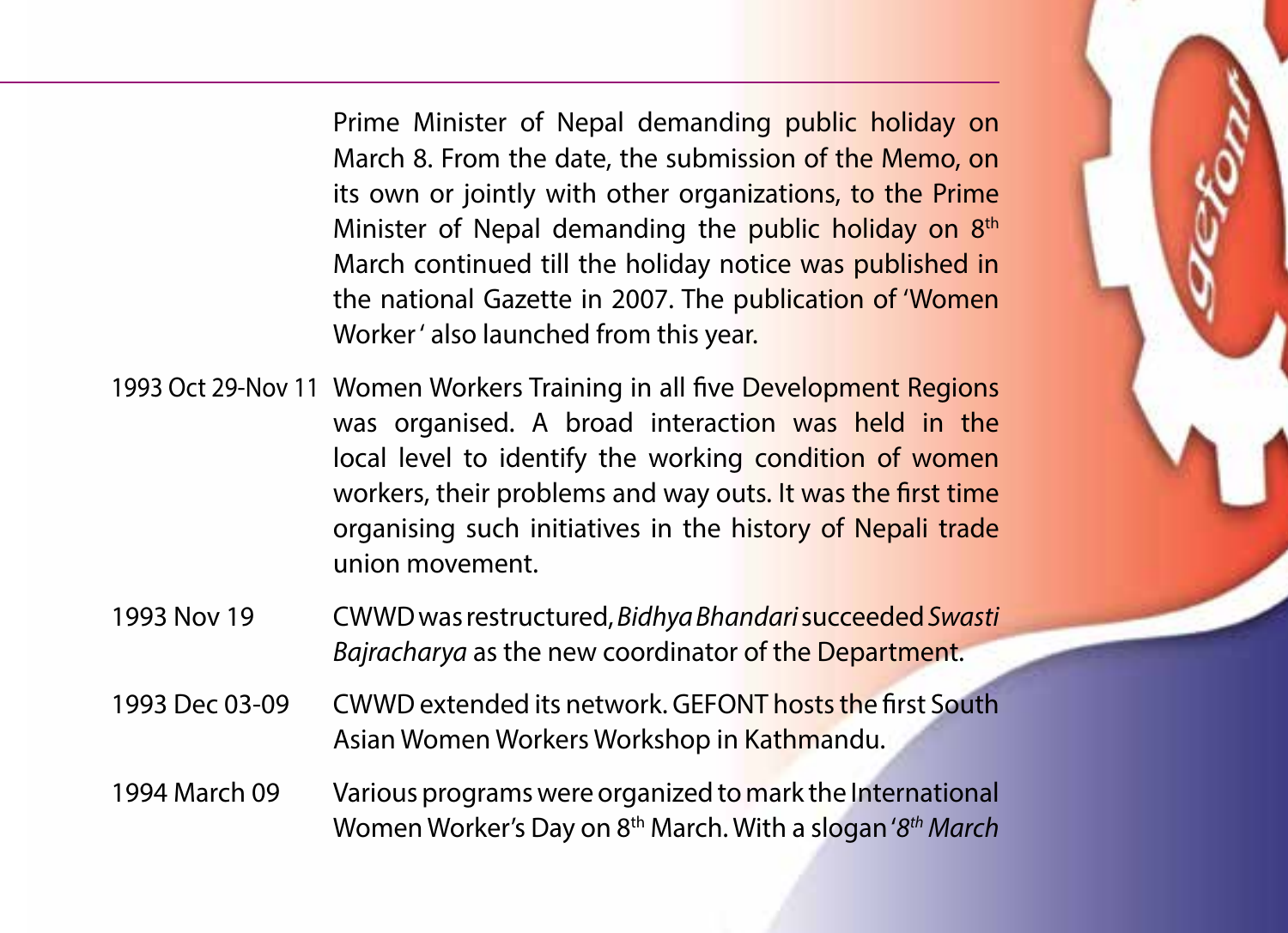*is of ours too'* the demand as to why the public holiday should be declared on the day was circulated throughout the workplace through a poster.

1995 March 09  $8<sup>th</sup>$  March was focused against privatization of public enterprises by distributing postcards and posters.

1996 May The second National Congress of GEFONT was held. The policies on Women were further polished through the Congress. The Congress decided to expand CWWD up to four Regions (Regional Women Workers Department) and the entire district where GEFONT was active (District Women Workers Department). CWWD was decided to work as a special Department and to be affiliated institutionally with All Nepal Women Association.

1996 Oct 2<sup>nd</sup> Regional level Training Workshop concluded. In this course, RWWD were formed in all Regions.

1997 March 10-12 The first Women Workers Convergence was organized on 8th March. From this year, CWWD began a tradition of publishing annual evaluation of its work on 8th March.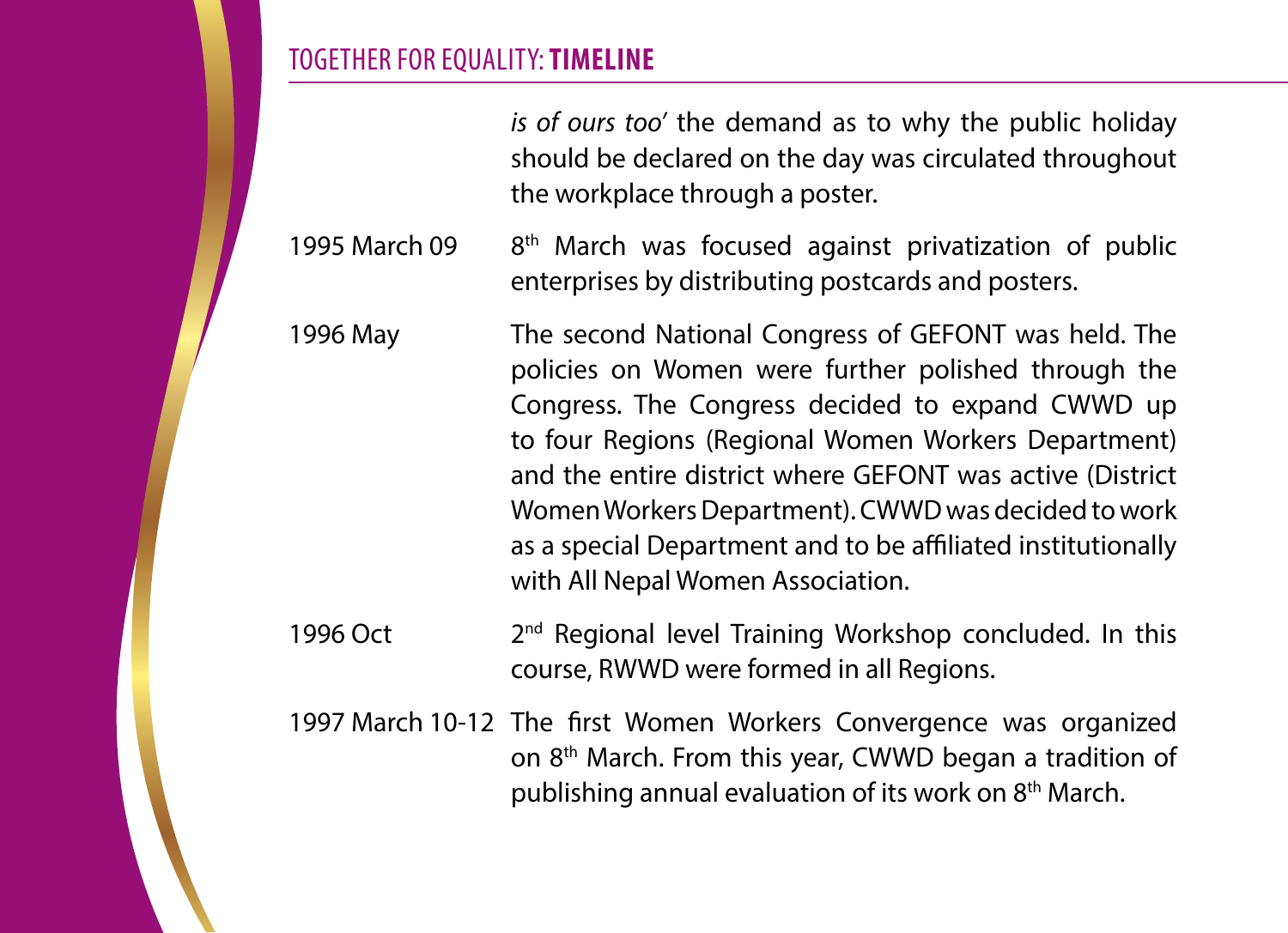- 1998 Feb 24-28 National Women Workers Trainers' Training programme was organised. All participants were asked to join field visits of the Tea Gardens as an initiation to provide analytical knowledge- what they learn and what was in the ground reality.
- 1998 The campaign of establishing Women Departments in all affiliates accelerated.
- 1999 Aug The analysis and evaluation of the CWWD began from regional levels too.
- 1999 Sept 19-23 The 2<sup>nd</sup> South Asian Workshop was successfully held in Kathmandu. Discussions were held on the problems of women in family, workplace, union, society and government agencies.
- 1999 Nov 13-15 A SWOT analysis of the CWWD was made for the first time in its seven-year span. The overall evaluation was undertaken on the achievements through the decade-long investment of the GEFONT on it.
- 2000 Jan/Feb Card Signature Campaign was launched demanding public holiday on 8th March. More than 10 thousand Cards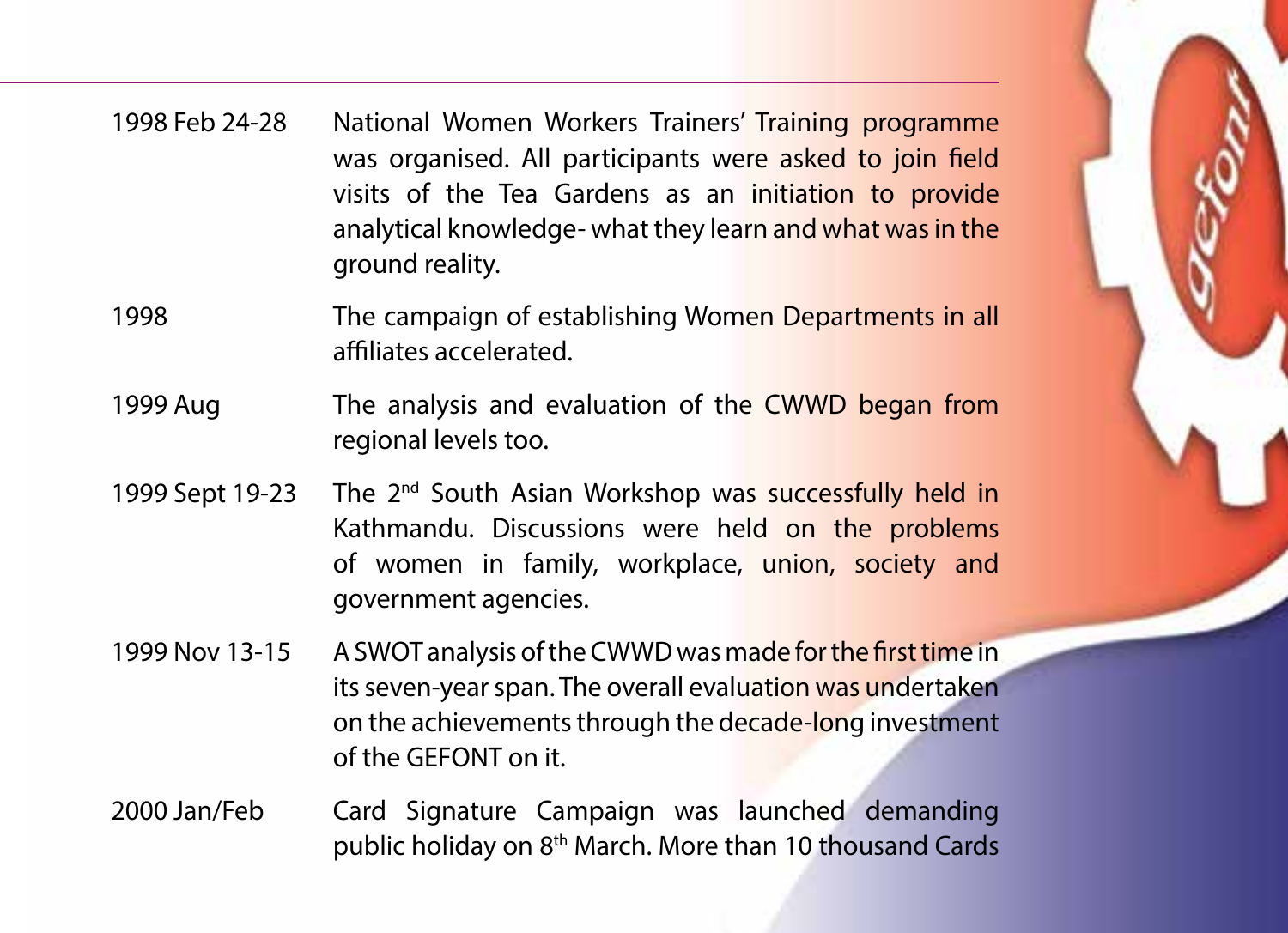collected during the Campaign were handed over to the labour Minister. The Memorandum was also distributed drawing attention of the Members of Parliament.

2000 March 8-10 The programme produced by GEFONT was broadcasted through Radio and aired through National Television for the first time. Special training was imparted for 42 volunteers of 20 districts with a view to forming Federation of Agriculture Workers, where the number of women workers was overwhelming. The trained volunteers were mobilized in the workplace for one year.

2000 Sept 23-25 National Women Workers Training Seminar was held. Following this programme, a sector-based workshop was conducted en-series to sort out women workers' problems; the *Male-dominated Sector workshop* (July 10-11) and the *Service Sector Workshop* (Sept 30-31). Through this year, the system of compulsory participation of at least 25% women in each programme of GEFONT and compulsory participation of 25% men in each Woman related programme was also implemented. The '100 Top- Cadres' Policy was also taken into force from the year onward.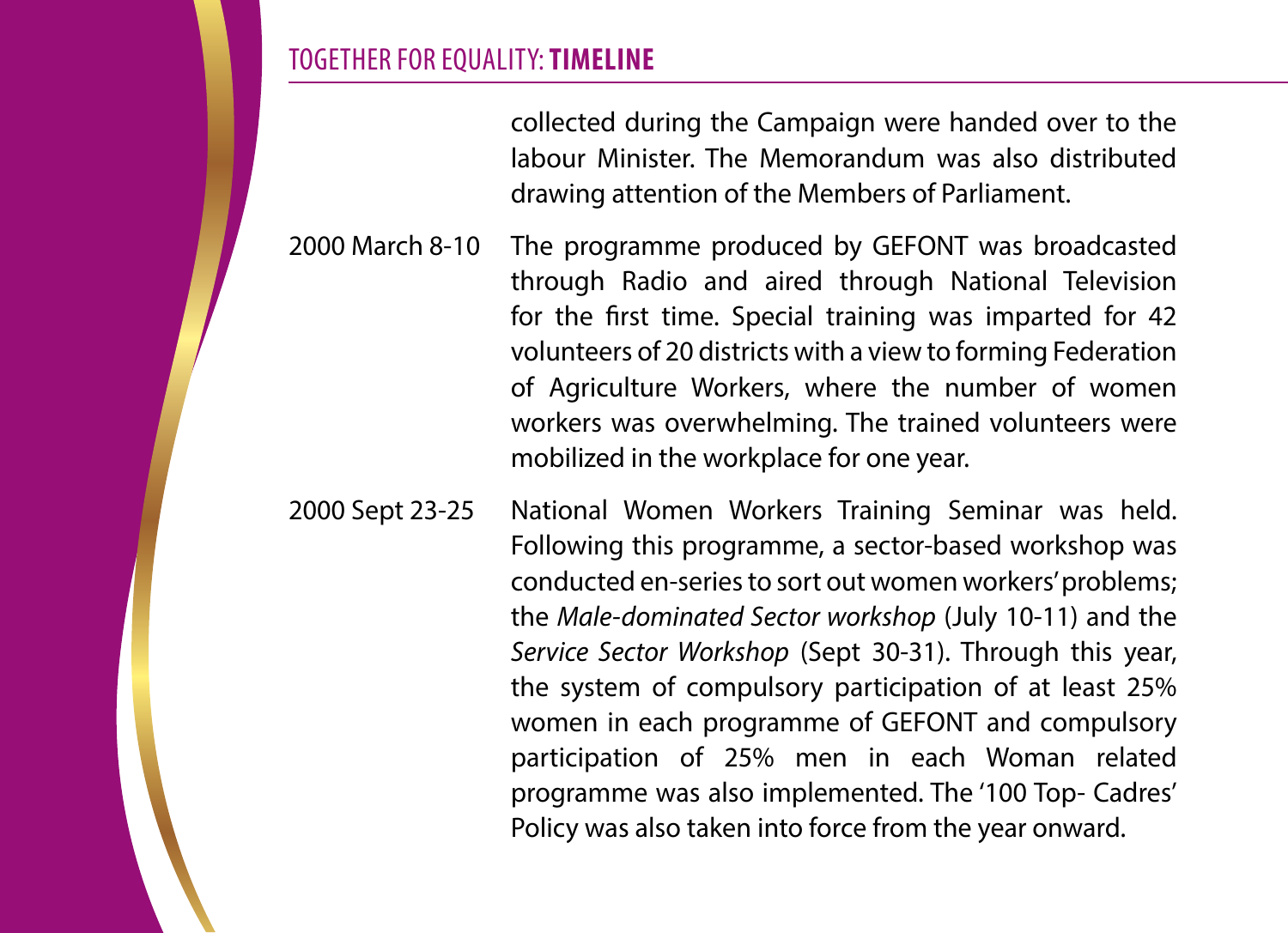2000 Nov The evaluation of Women Workers Campaign in Agriculture was conducted (Nov. 13-14).

- 2000 Dec. 29 The first workshop of TUC-GEP (Trade Union Committee on Gender Equality and Promotion) was successfully held. It was formed with a special objective to develop unanimous opinion of the major unions on Gender issue. It is the first Gender Committee in Nepal where the key- male leaders of the three National Trade Union Centres were included as its Member. The Committee identified the Gender Issue of Workplace in ten points.
- 2001 March 08 Promotion of Women Workers Rights Programme was declared. The useful and skilfully created audio-video materials as a means of increasing awareness like video (*Together for Equality*), audio song (*Remembering Women Workers*) and Multimedia (*We the Woman*) including others were published. This campaign was regularly continued for ten years.
- 2002-Feb 12 The extensive National Conference on "*Solidarity for Gender Equality*" was organized. Through this conference, Larger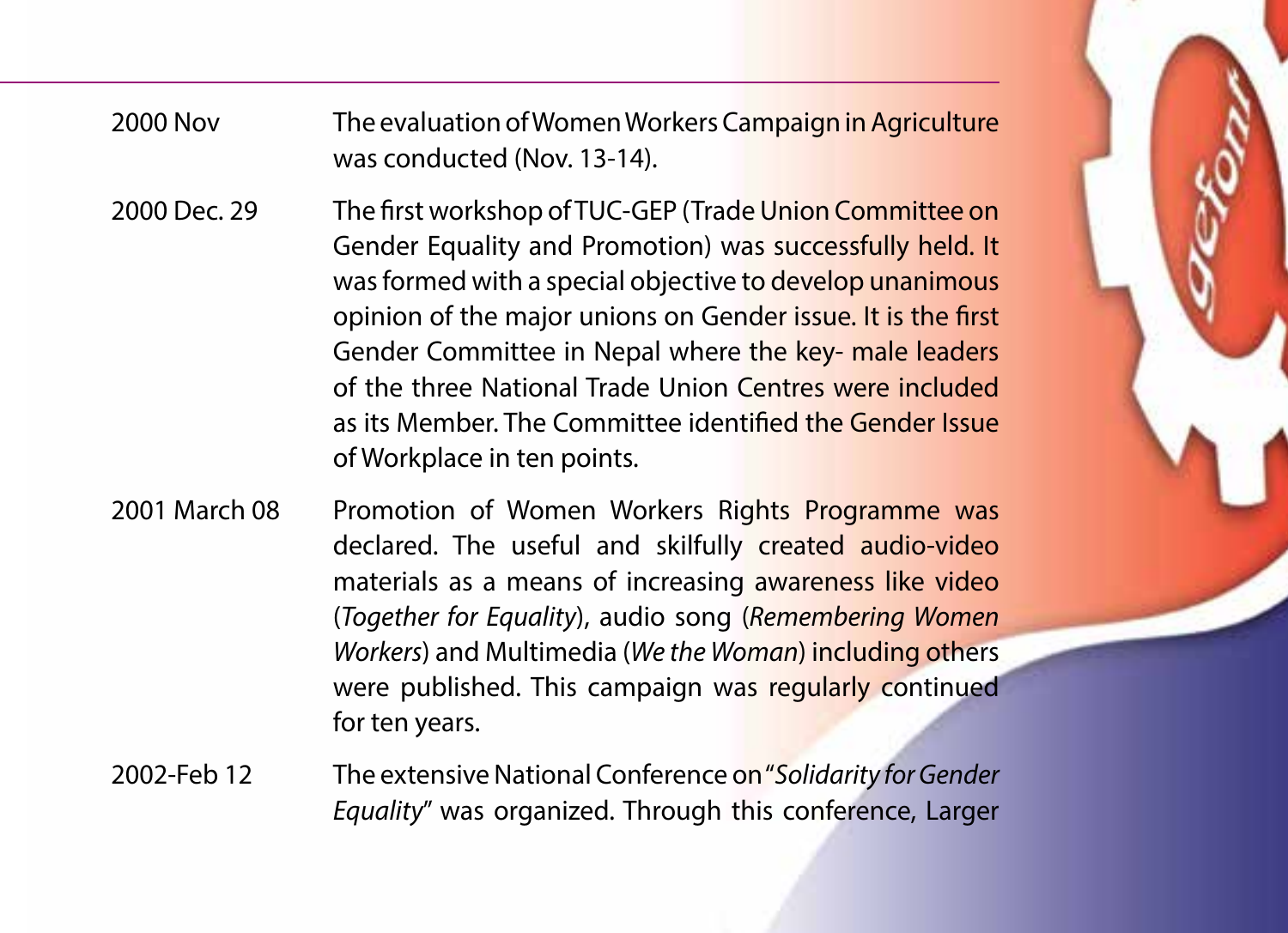Women Workers Network was established including the representatives of trade unions, government authority and the employers' organisation.

2002 March 14 The Civil Code was amended for the 11<sup>th</sup> time. The amendment rectified various aspects of discrimination over the working women. Mobile Childcare Centre was also initiated in the construction sector. The bilingual documentary "*Towards Bright Horizon*" that depicts the history of the participation of women in trade union movement was also produced and screened during the year.

2002 Sept 30 Countrywide awareness campaign on rights of women in the context of the 11th amendment of the Civil Code was conducted.

2002 Dec16 For ensuring gender equality and enhancement, a tripartite declaration was issued under the participation of three trade union centres, entrepreneurs' organization and government authority. A Sub-committee was formed under the Secretary of Labour Ministry in order to monitor it. The decision was also reached to invite the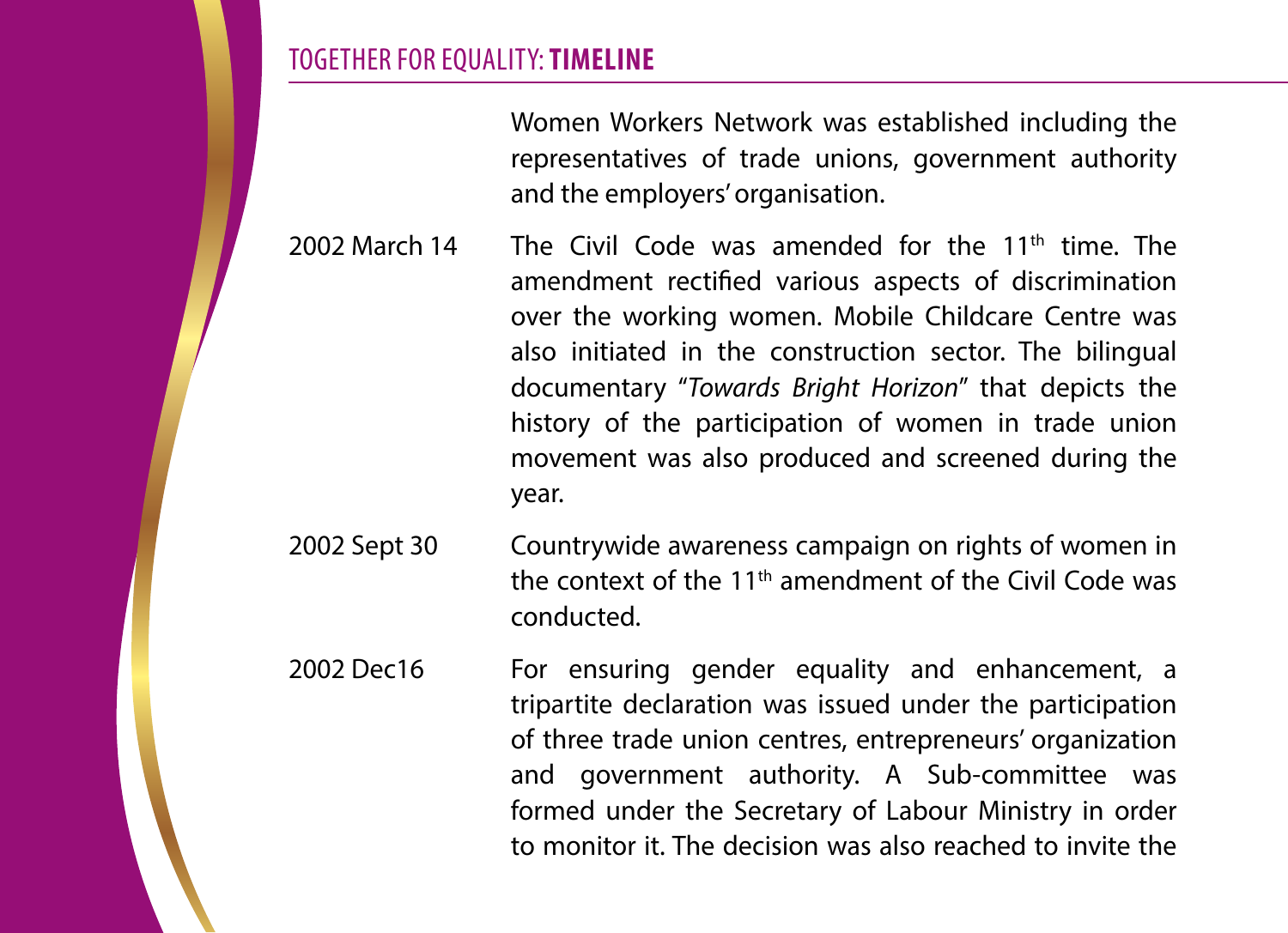representative of ILO country office as an expert in the Sub-committee.

- 2003-March 15-17 The Seminar of South Asian Women Trade Unionists was concluded under the theme of 'Identifying Common Gender Agenda for Prosperous South Asia'.
- 2003-June 21 2<sup>nd</sup> National Women Workers' Conference was successfully held. The revised GEFONT gender- policy was endorsed. The target of 15% women participation in the National Committee and other structure of GEFONT through 4<sup>th</sup> National Congress was proposed.
- 2004 Dec 10 Women Worker Social Assistance Fund was established through the initial personal contribution of four women trade unionists of Denmark (KAD/3F) and GEFONT contribution of NRs. 50 thousands. The member of CWWD, in case of calamities and/or serious health treatment to be given, a subsidy of maximum NRs. 5 thousand through the Fund.
- 2006-June  $25 \times 3^{rd}$  National Women Workers' Conference held. The discussion was focused on identifying challenges and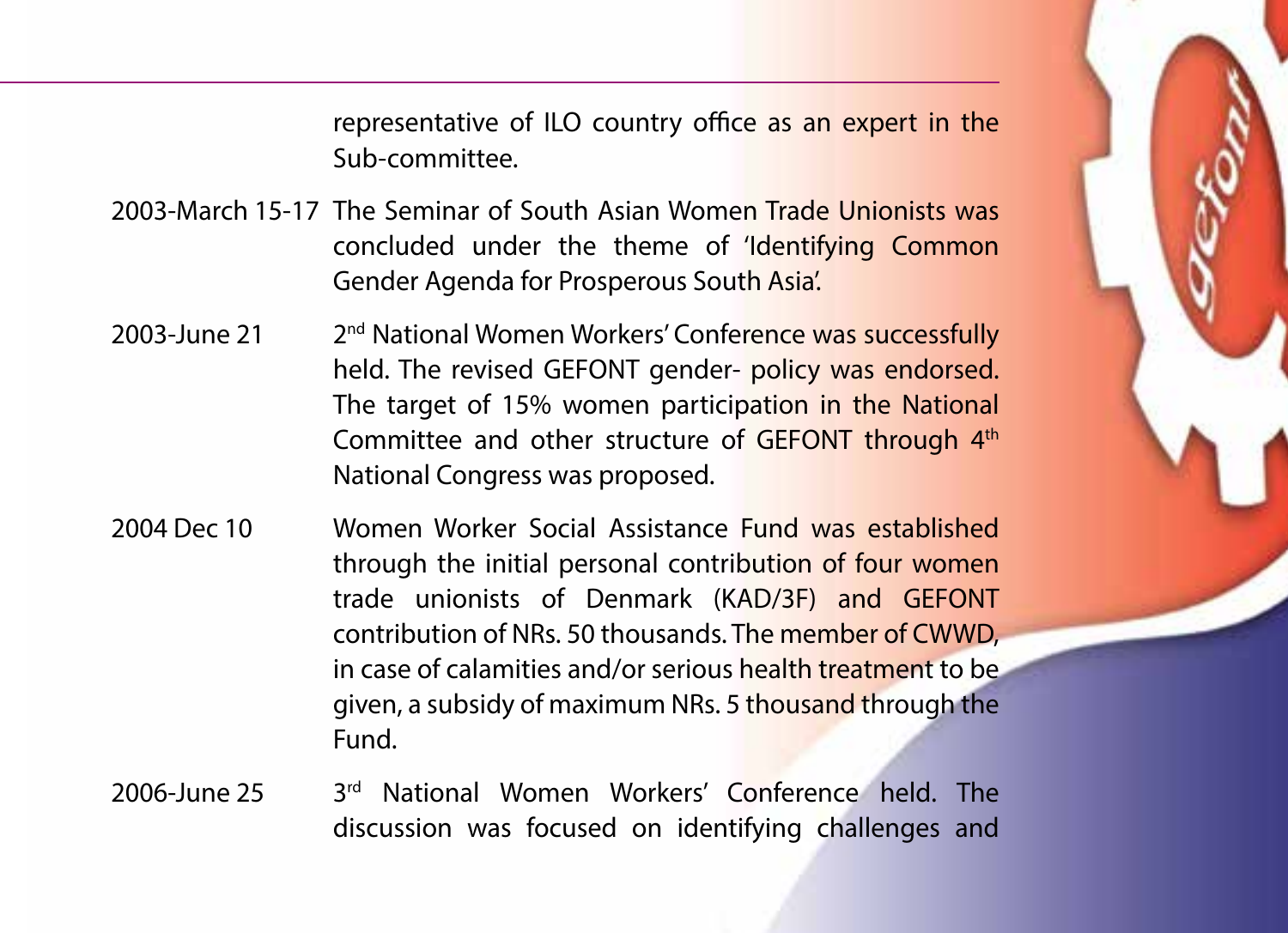obstacles for developing women-leadership, agenda of 1/3 participation of women and gender discrimination in labour laws and new provisions to be included in the law for equality.

- 2006 Aug 31-Sep 1 Cross-sectors Extensive Women Workers Conference was held. It brought forward the slogan of 'Women Participation: Inclusive and Proportional'. GEFONT had invited representatives from women, peasants, youths, and student's organisations together with other co-unions of the world of work in this conference.
- 2007 Jan 16-17 TUC-GEP set future plan along with an evaluation of its work. Since the Common women committee was formed in the joint platform of trade unions (JTUCC), literarily TUC-GEP is defunct. Therefore, it became the last programme of the TUC-GEP.
- 2007 July 16-17 Organizing a workshop among the women workers, "12-point proposal on gender equality to be included in the new constitution" was prepared. Like in the previous years, Adult Classes along with literacy programmes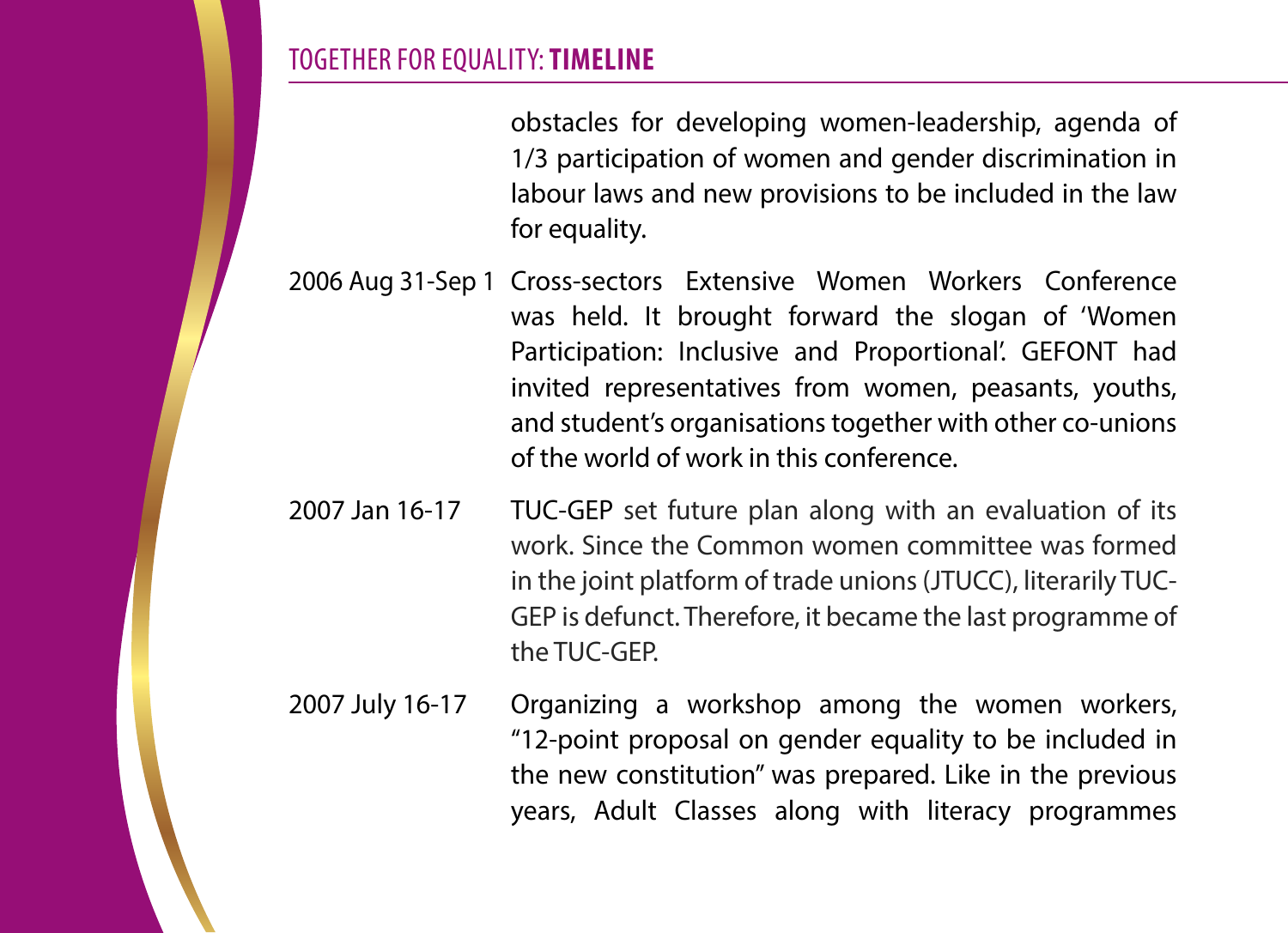were run. Various programmes on women health were also conducted. A documentary entitled *'Obstacle yet to overcome'* was also produced & screened amidst national function where President of CA was guest of honour.

- 2008 Sept 20-22 The 2<sup>nd</sup> Seminar of South Asian Women Trade Unionists was concluded. Internalizing the ILO Slogan "The Essence of Decent Work: Gender Equality", the theme of the Seminar was '*Together we will achieve, Decent Work and a Better South Asia*"
- 2008 Throughout the year leading women activists were also involved in the skill training like computer know-how and English language.
- 2009 April Through the fifth National Congress of the GEFONT, the CWWD was transformed into National Women Committee. 33% women are compulsory in each structure under GEFONT since this year. The statutory provision was made to nominate president of the Women Committee as the ex-officio vice-president of the National Executive Committee. The provision was also made to compulsory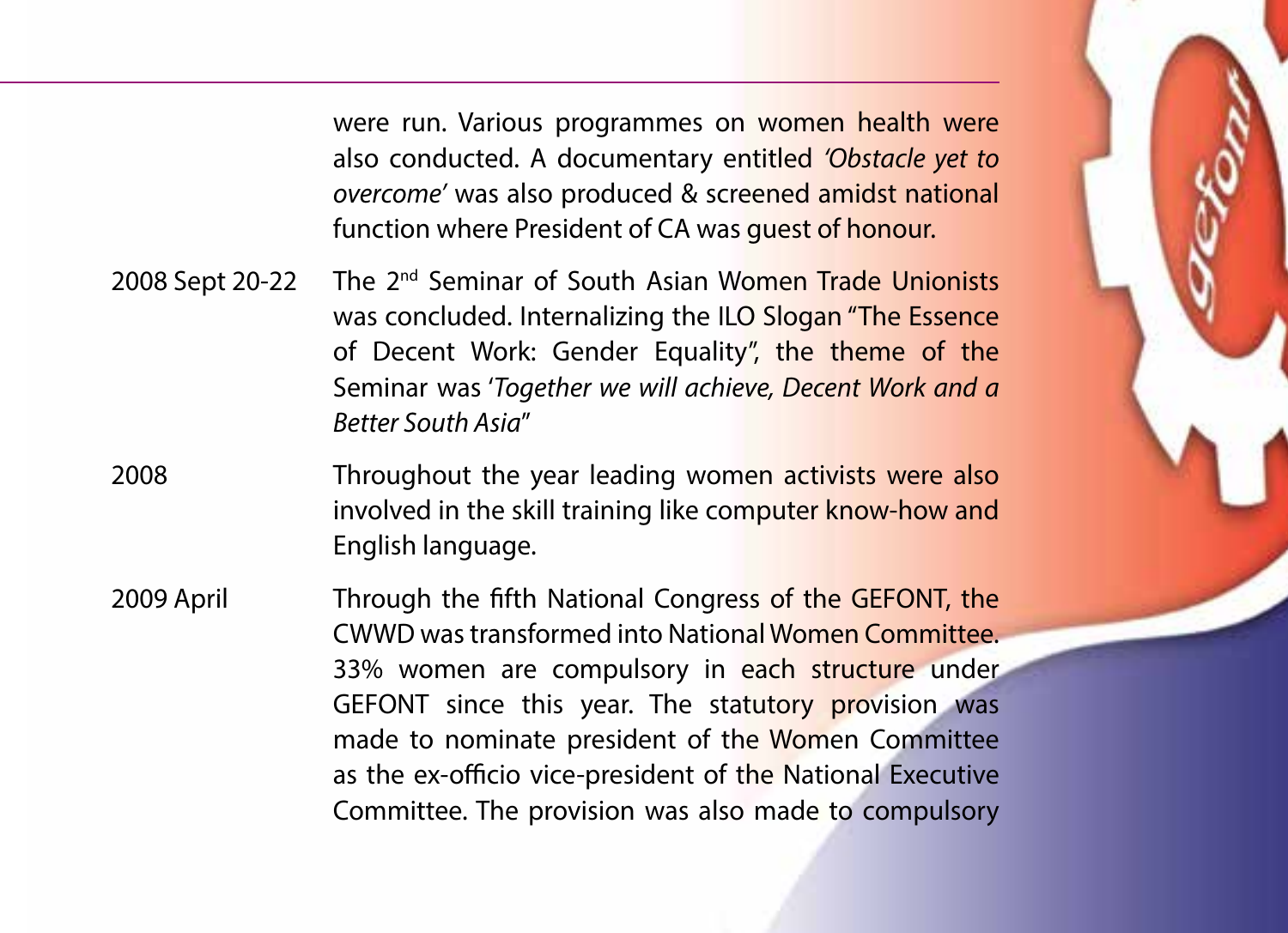appointment of one woman as the Office Bearer out of four Office Bearers. A male and a female representative must be elected in the workplace where both men and women work.

2010-March 08-09 4<sup>th</sup> National Women Workers Conference was held under the theme of *'Equal Rights, Decent Works and dignified Life*'. The program was inaugurated by the then PM of Nepal marking the occasion of 100 years of the International Women Workers' Day.

2011 March Programmes in this year were focused on *'Work- Life Balance*'. GEFONT started marking the Day on Violence against Women on 25<sup>th</sup> November. Programmes were also launched being focused on safe migration throughout the year. The notice was published in the Gazette that the male also gets holiday on  $8<sup>th</sup>$  March through this year.

2012 March 08 8<sup>th</sup> March was celebrated under the slogan of 'Equal *participation in family- responsibilities, compulsory participation of women in trade union'*. Most of the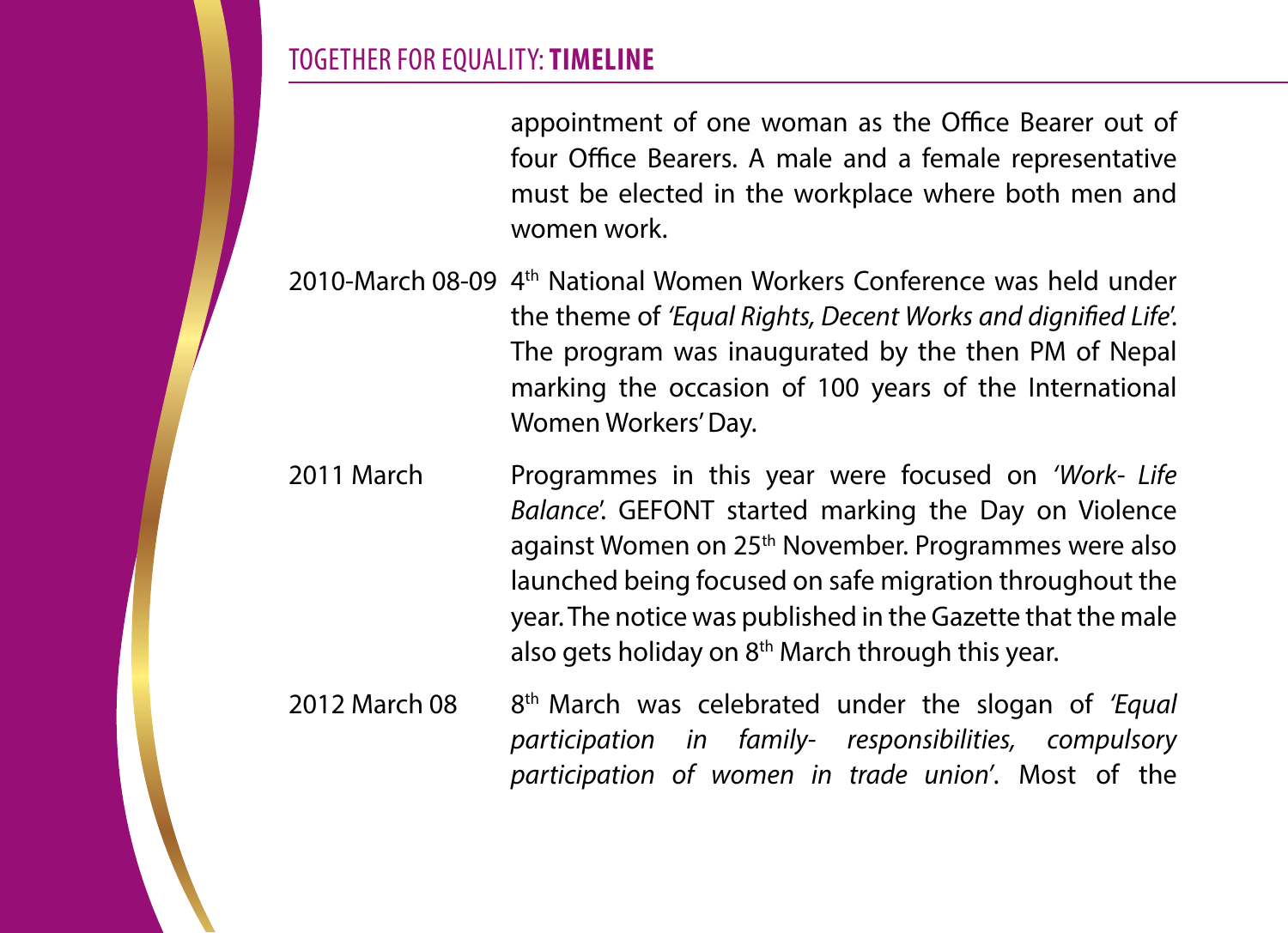programmes of the year were focused on domestic works and works based on home.

- 2012 The research reports related to domestic workers, audio/ video and various publicity and campaign materials were made public.
- 2012 June-17 A memorandum was submitted to the Labour Ministry for the safe foreign employment to women workers.
- 2012 Dec. 02-03 A workshop organised to discuss on possibility of code of conducts on violence against women.
- 2012 Dec Training on Gender mainstreaming (Dec 24-25) was held and Participatory Gender Audit of Gefont (Dec 26-30) was concluded.
- 2013 March 08-09 Fifth National Women Workers Conference is focused on Violence Against Women. The theme of the Conference is "**It's A Crime! Do not commit or tolerate – Attack on Violence against Women**!"